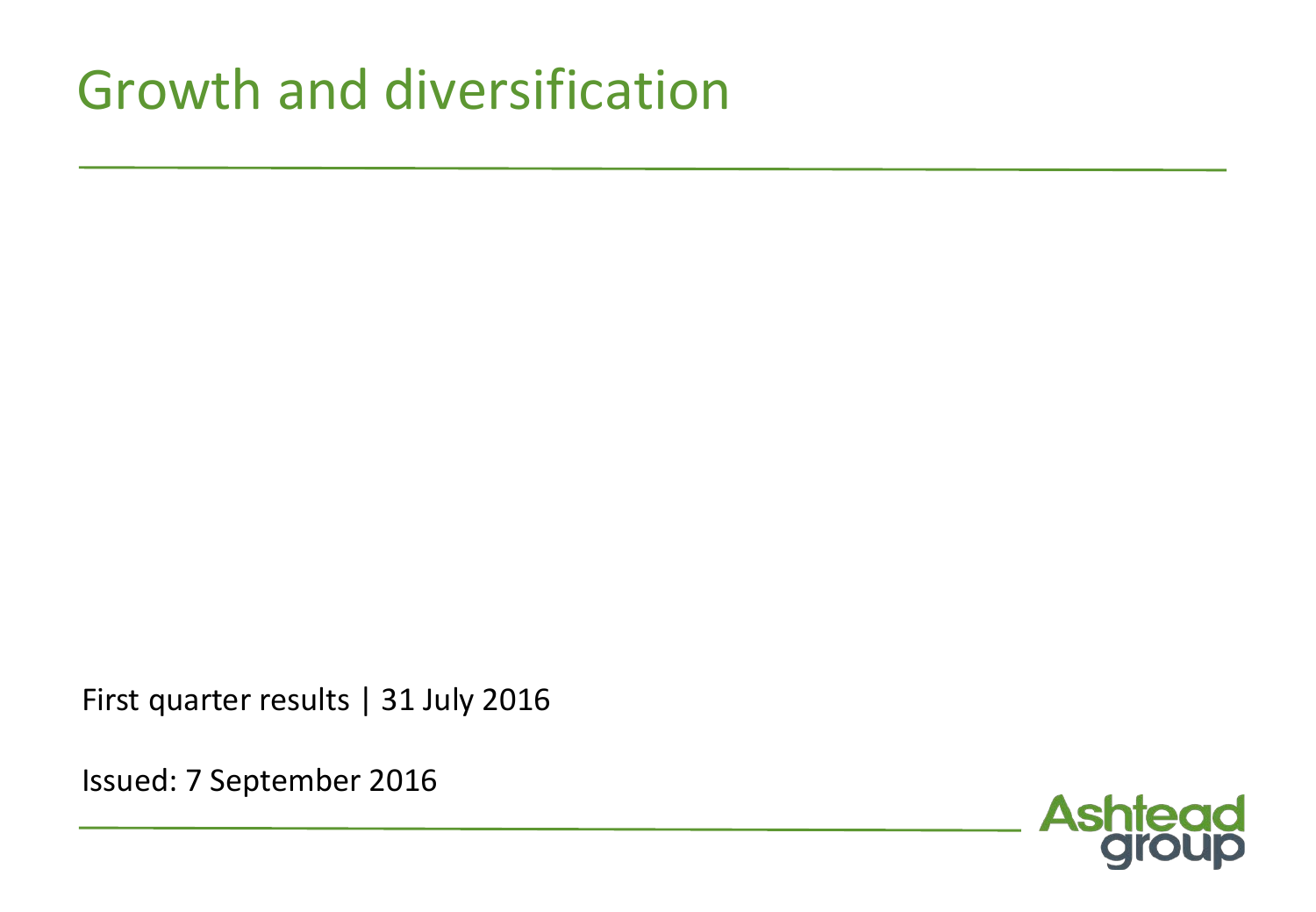#### Legal notice

This presentation has been prepared to inform investors and prospective investors in the secondary markets about the Group and does not constitute an offer of securities or otherwise constitute an invitation or inducement to any person to underwrite, subscribe for or otherwise acquire securities in Ashtead Group plc or any of its subsidiary companies.

The presentation contains forward looking statements which are necessarily subject to risks and uncertainties because they relate to future events. Our business and operations are subject to a variety of risks and uncertainties, many of which are beyond our control and, consequently, actual results may differ materially from those projected by any forward looking statements.

Some of the factors which may adversely impact some of these forward looking statements are discussed in the Principal Risks and Uncertainties section on pages 30-32 of the Group's Annual Report and Accounts for the year ended 30 April 2016 and in the unaudited results for the first quarter ended 31 July 2016 under "Current trading and outlook" and "Principal risks and uncertainties". Both these reports may be viewed on the Group's website at **www.ashtead-group.com**

This presentation contains supplemental non-GAAP financial and operating information which the Group believes provides valuable insight into the performance of the business. Whilst this information is considered as important, it should be viewed as supplemental to the Group's financial results prepared in accordance with International Financial Reporting Standards and not as a substitute for them.

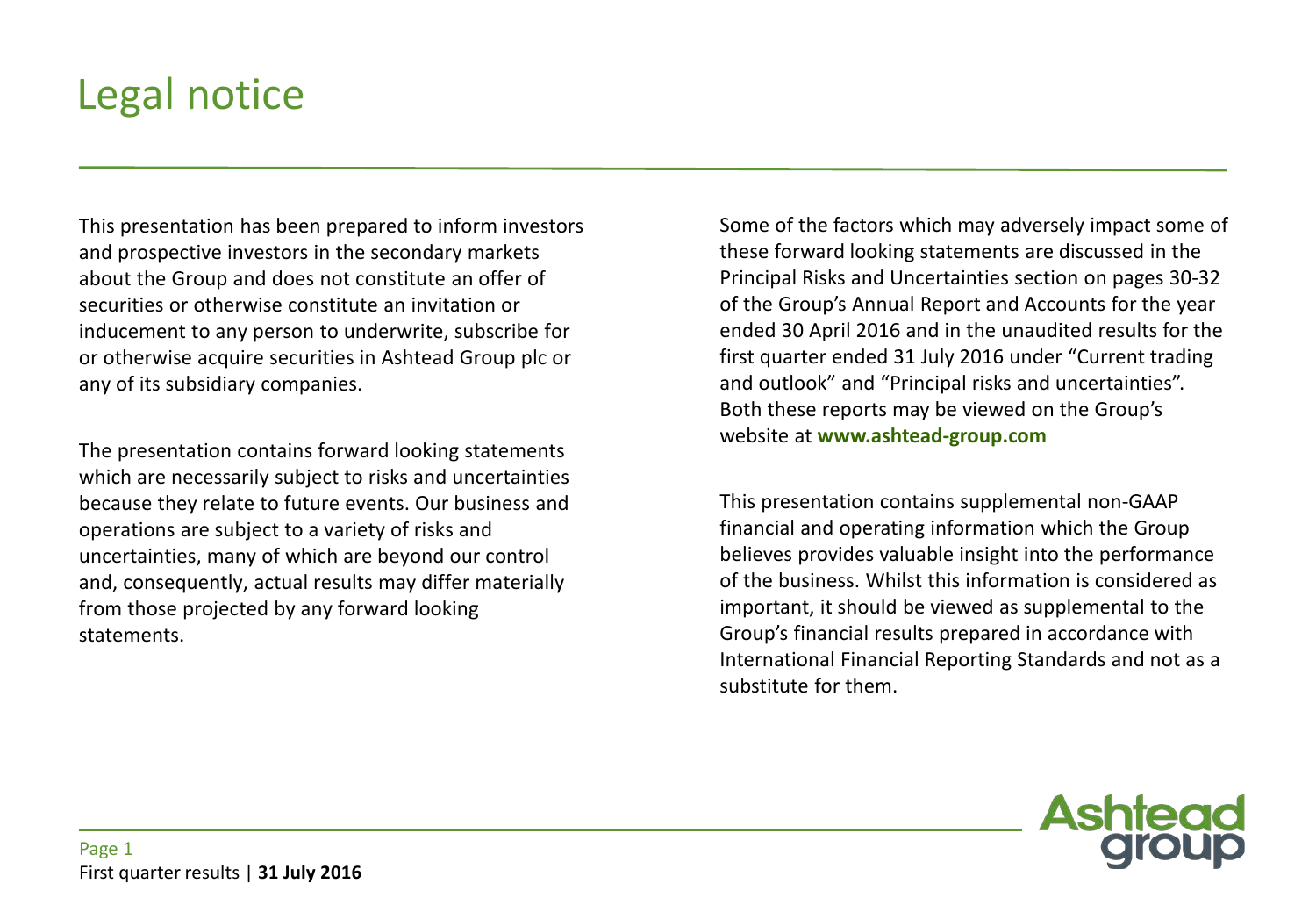#### **Overview**

- Once again, a strong quarter demonstrating the strength of both our model and execution
- Continued margin improvement
- Invested £328m in capital expenditure and £64m spent on bolt-ons
- £17m spent in the quarter and £21m to date on share buyback programme
- Leverage well within stated range of 1.5 to 2.0 times net debt to EBITDA
- Both divisions are performing well, our end markets are strong and with the benefit of weaker sterling, we expect full year results to be ahead of our expectations and the Board continues to look forward to the medium term with confidence

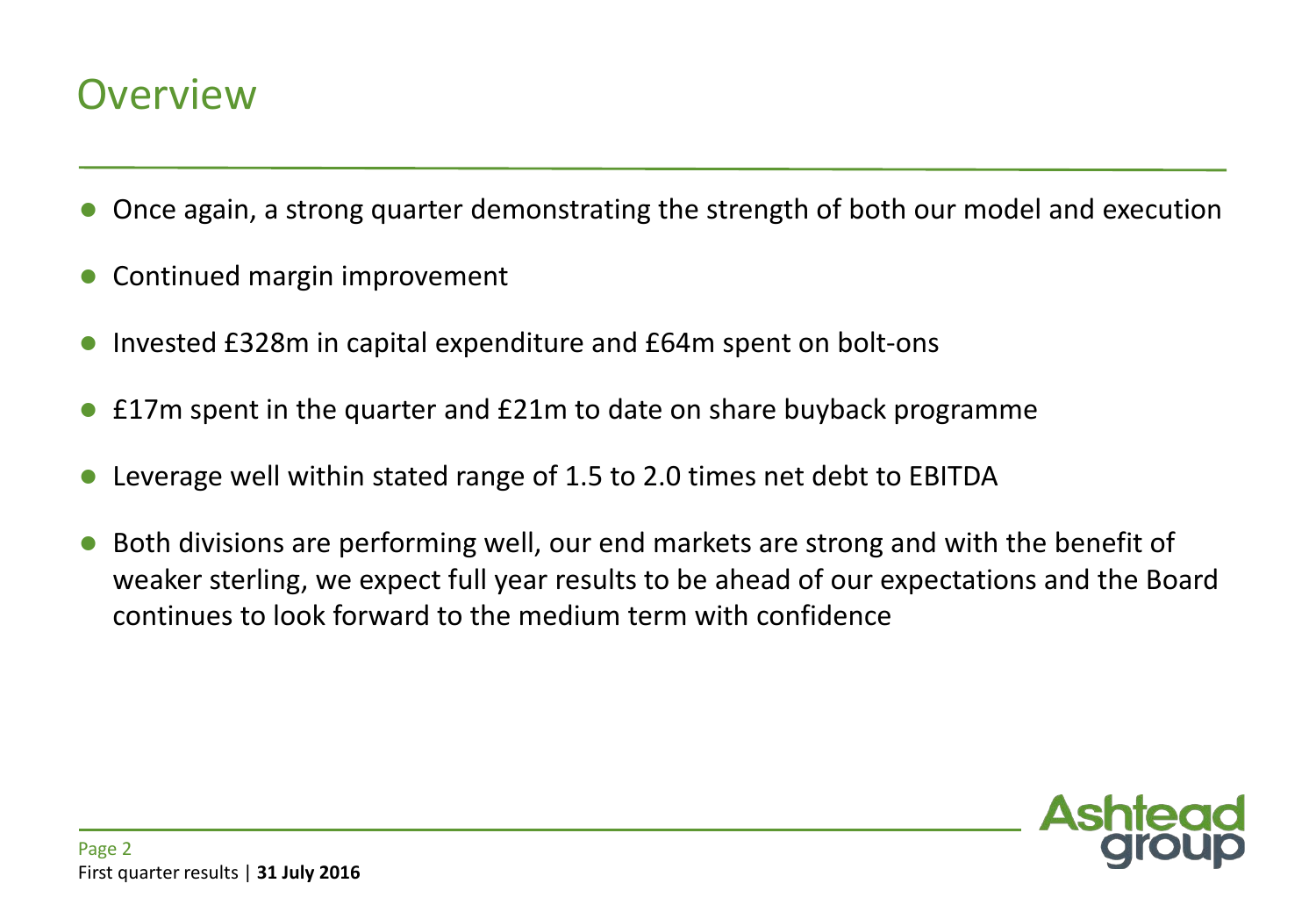## Suzanne Wood Finance director

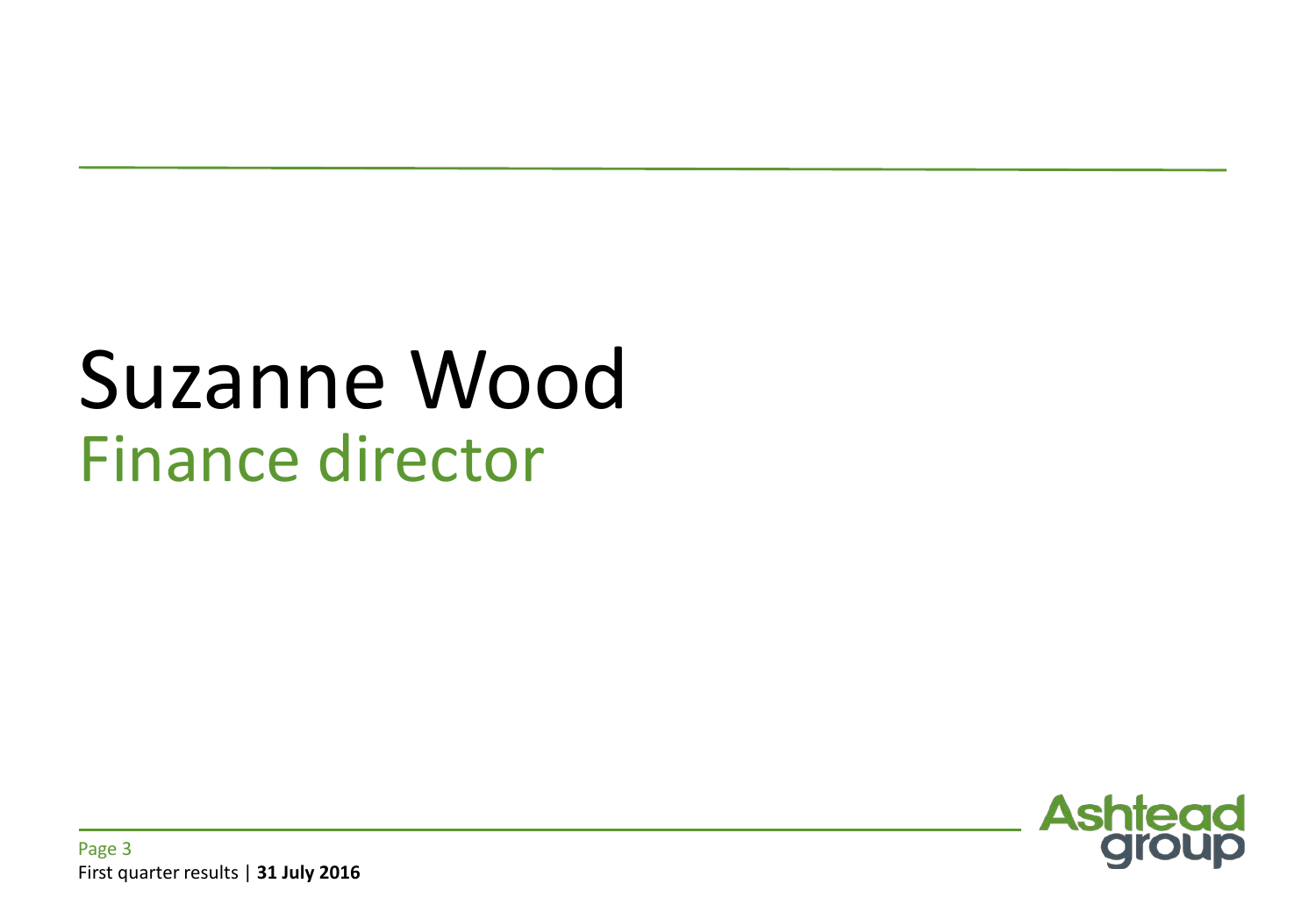#### Q1 Group revenue and profit

| 2016<br>(fm)<br>707<br>Revenue<br>- of which rental<br>661<br>(367)<br>Operating costs | Q1    |       |                     |
|----------------------------------------------------------------------------------------|-------|-------|---------------------|
|                                                                                        |       | 2015  | Change <sup>1</sup> |
|                                                                                        |       | 619   | 4%                  |
|                                                                                        |       | 540   | 12%                 |
|                                                                                        |       | (336) |                     |
| <b>EBITDA</b>                                                                          | 340   | 283   | 9%                  |
| Depreciation                                                                           | (133) | (103) | 19%                 |
| <b>Operating profit</b>                                                                | 207   | 180   | 4%                  |
| Net interest                                                                           | (23)  | (19)  | 6%                  |
| Profit before amortisation and tax                                                     | 184   | 161   | 4%                  |
| Earnings per share (p)                                                                 | 24.2p | 21.0  | 4%                  |
| <b>Margins</b>                                                                         |       |       |                     |
| - EBITDA                                                                               | 48%   | 46%   |                     |
| - Operating profit                                                                     | 29%   | 29%   |                     |

*1 At constant exchange rates*

*2 The results in the table above are the Group's underlying results and are stated before intangible amortisation*

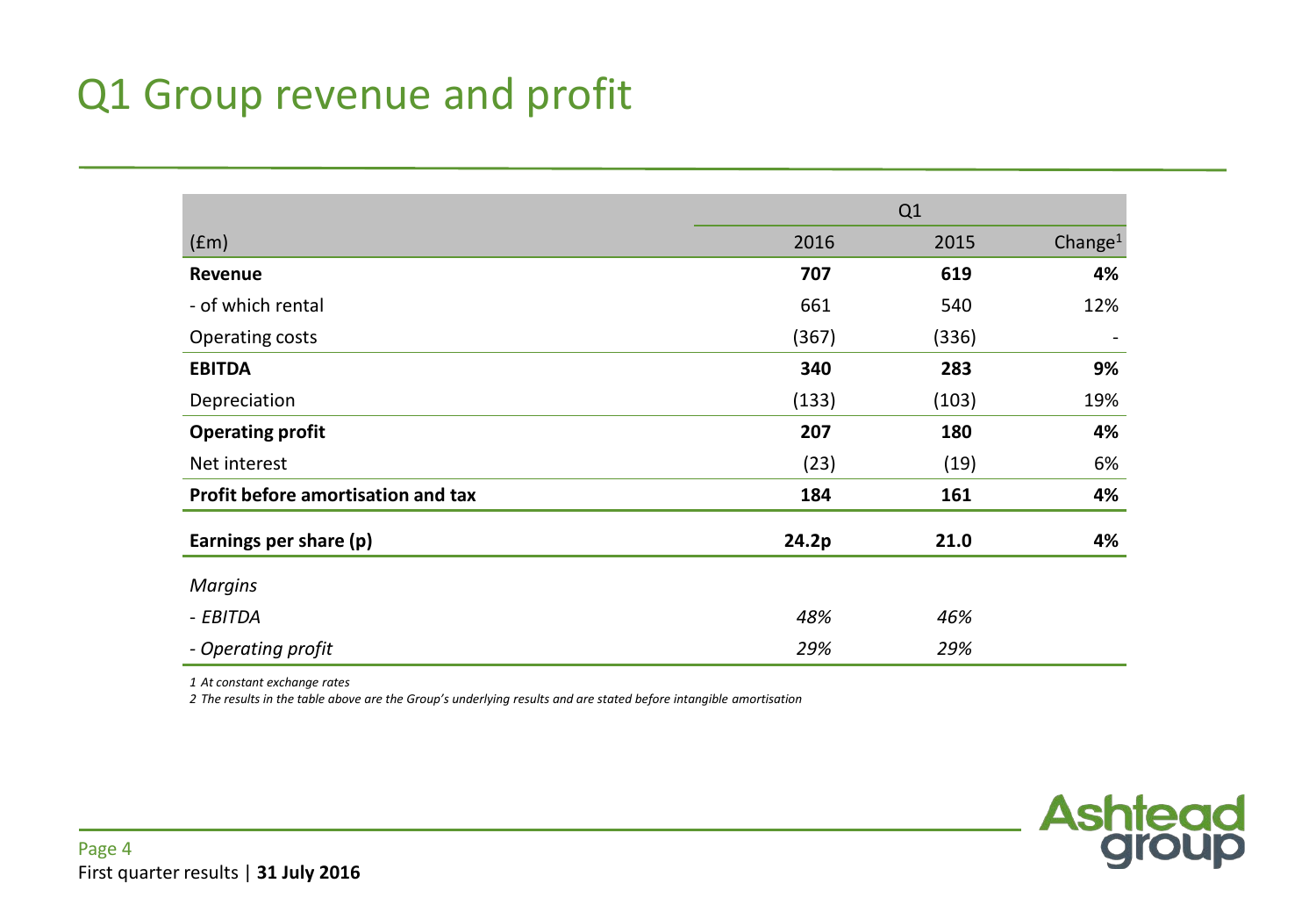## Lower replacement capex reduces revenue and gains from sale of used equipment

|                                                     |      | Q <sub>1</sub> |                     |
|-----------------------------------------------------|------|----------------|---------------------|
| (fm)                                                | 2016 | 2015           | Change <sup>1</sup> |
| Revenue                                             | 707  | 619            | 4%                  |
| Sale of used equipment                              | (17) | (56)           | (72%)               |
| Revenue excluding sale of used equipment            | 690  | 563            | 12%                 |
| Underlying profit before taxation as reported       | 184  | 161            | 4%                  |
| Gains on sale of used equipment                     | (2)  | (13)           | (89%)               |
| Underlying profit before gains on sale and taxation | 182  | 148            | 12%                 |

1 At constant exchange rates

- 2015/16 disposals inflated by corrections to Oil & Gas fleet
- 2016/17 disposals reflect lower replacement cycle
- Proceeds and margins on assets sold similar to prior year
- Reported margins affected by fixed reserves being charged against lower volumes

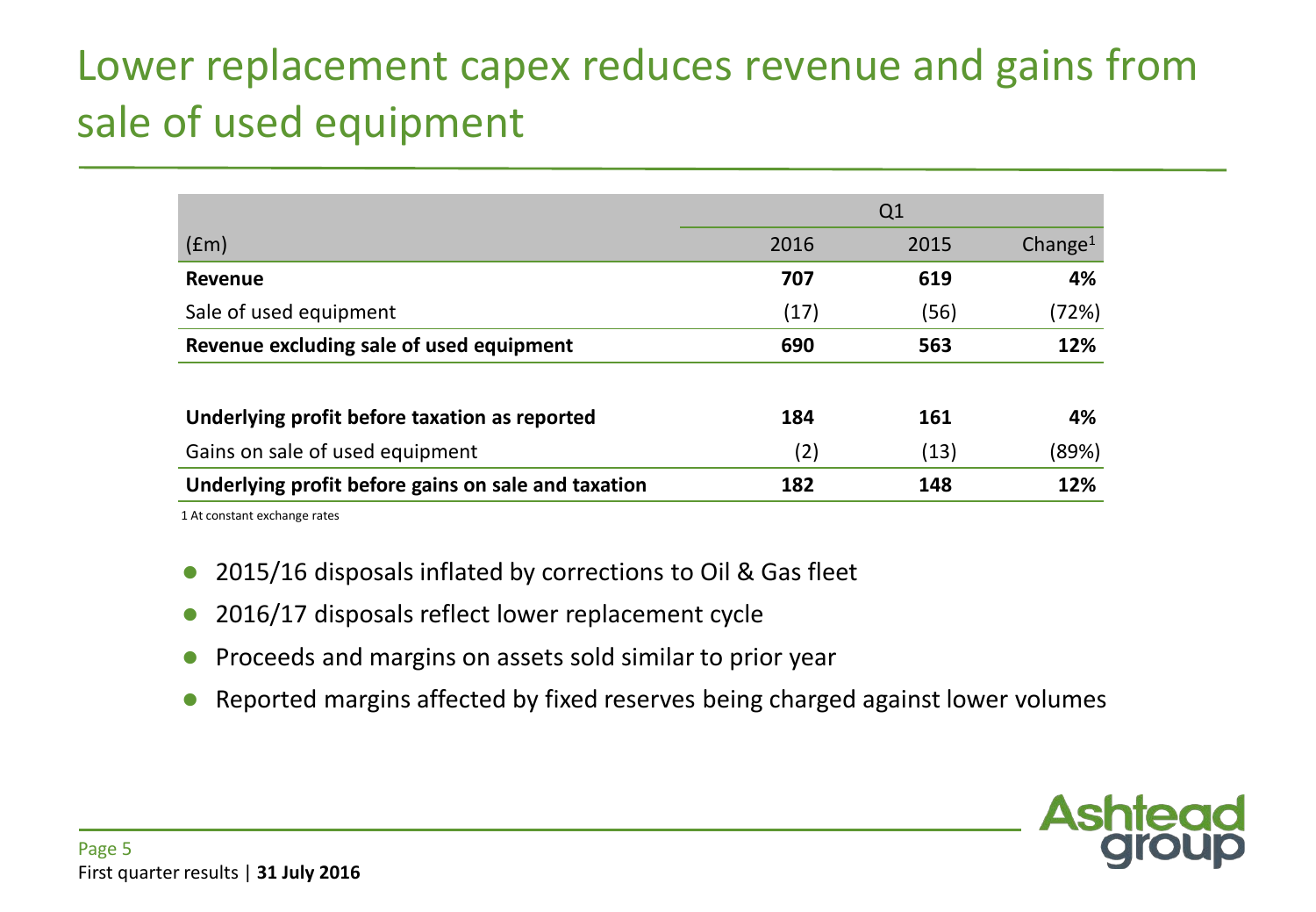#### Q1 Sunbelt revenue and profit

|                                                            |       | Q1    |        |
|------------------------------------------------------------|-------|-------|--------|
| (5m)                                                       | 2016  | 2015  | Change |
| Revenue                                                    | 853   | 821   | 4%     |
| - of which rental                                          | 800   | 718   | 11%    |
| Operating costs                                            | (424) | (431) | (1%)   |
| <b>EBITDA</b>                                              | 429   | 390   | 10%    |
| Depreciation                                               | (160) | (132) | 21%    |
| <b>Operating profit</b>                                    | 269   | 258   | 4%     |
| Gains on sale of used equipment                            | (1)   | (15)  | (96%)  |
| Operating profit excluding gains on sale of used equipment | 268   | 243   | 10%    |
| <b>Margins</b>                                             |       |       |        |
| - EBITDA                                                   | 50%   | 48%   |        |
| - Operating profit                                         | 32%   | 31%   |        |

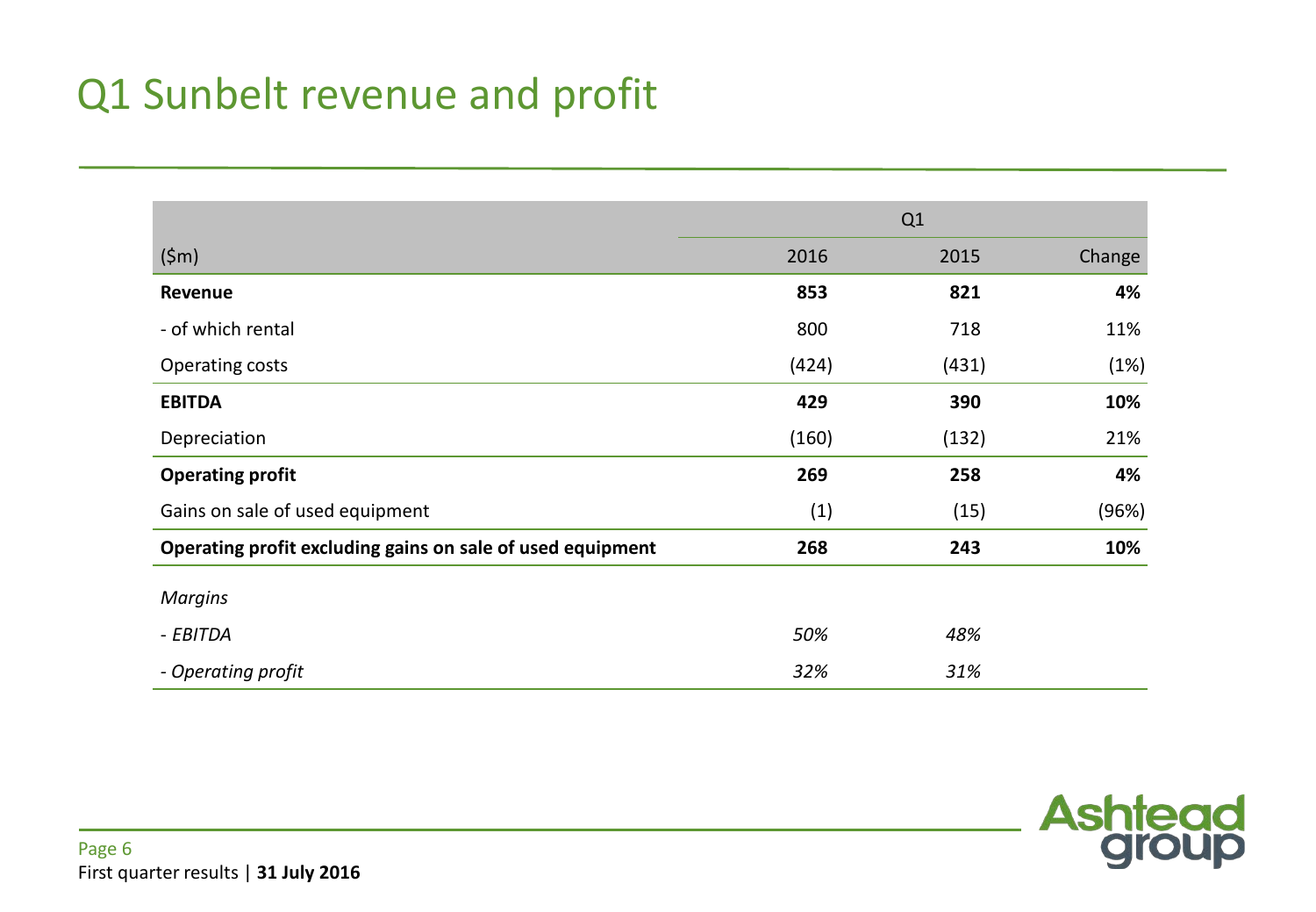#### Q1 A-Plant revenue and profit

|                                                            |      | Q1   |        |
|------------------------------------------------------------|------|------|--------|
| (fm)                                                       | 2016 | 2015 | Change |
| Revenue                                                    | 96   | 90   | 7%     |
| - of which rental                                          | 88   | 77   | 14%    |
| Operating costs                                            | (60) | (56) | 8%     |
| <b>EBITDA</b>                                              | 36   | 34   | 6%     |
| Depreciation                                               | (18) | (17) | 9%     |
| <b>Operating profit</b>                                    | 18   | 17   | 3%     |
| Gains on sale of used equipment                            | (1)  | (4)  | (71%)  |
| Operating profit excluding gains on sale of used equipment | 17   | 13   | 23%    |
| <b>Margins</b>                                             |      |      |        |
| - EBITDA                                                   | 38%  | 38%  |        |
| - Operating profit                                         | 18%  | 19%  |        |

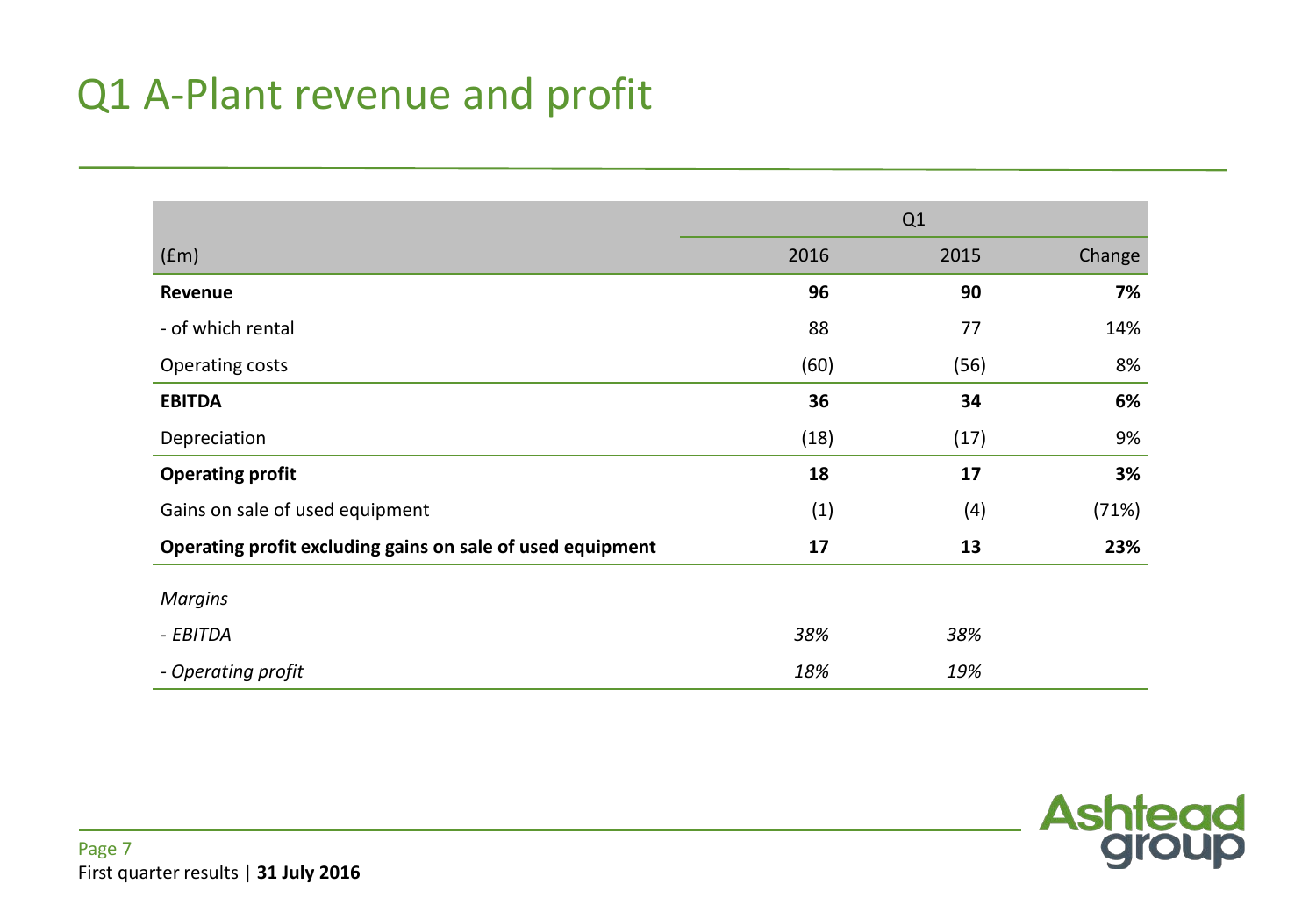#### Net debt and leverage

#### Net debt to EBITDA continues to reduce as we invest in the fleet

| (fm)                                   | July<br>2016 | July<br>2015 |
|----------------------------------------|--------------|--------------|
| Net debt at 30 April                   | 2,002        | 1,687        |
| Translation impact                     | 197          | (26)         |
| Opening debt at closing exchange rates | 2,199        | 1,661        |
| Change from cash flows                 | 140          | 142          |
| Debt acquired                          | 8            |              |
| Non-cash movements                     | 1            | 1            |
| Net debt at period end                 | 2,348        | 1,804        |
| Comprising:                            |              |              |
| First lien senior secured bank debt    | 1,300        | 905          |
| Second lien secured notes              | 1,054        | 896          |
| Finance lease obligations              | 5            | 5            |
| Cash in hand                           | (11)         | (2)          |
| <b>Total net debt</b>                  | 2,348        | 1,804        |
| Net debt to EBITDA leverage* (x)       | 1.7          | 1.8          |



| <b>Interest</b>    |  |
|--------------------|--|
| Floating rate: 55% |  |

Fixed rate: 45%



\*At 31 July 2016 constant exchange rates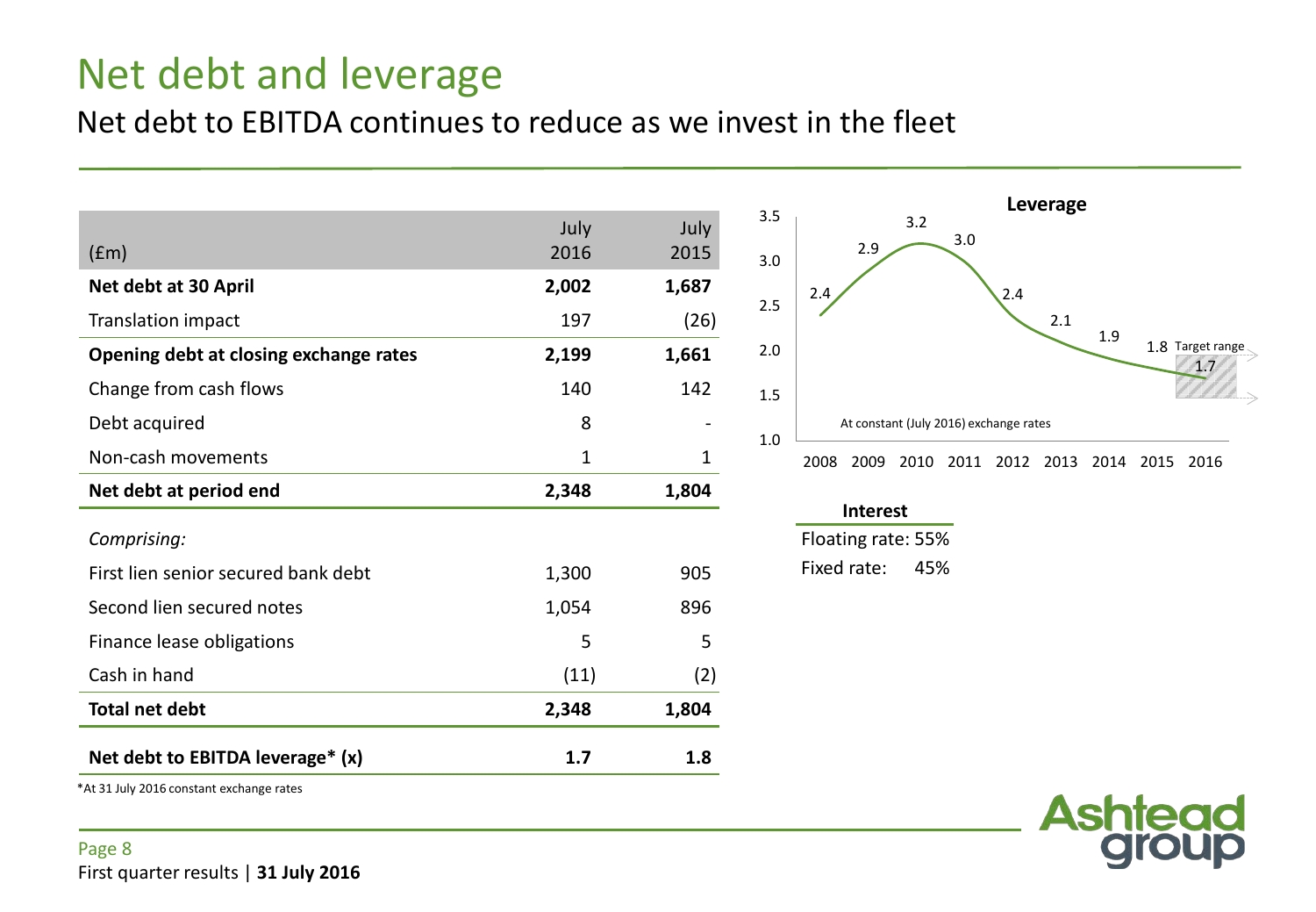# Geoff Drabble Chief executive

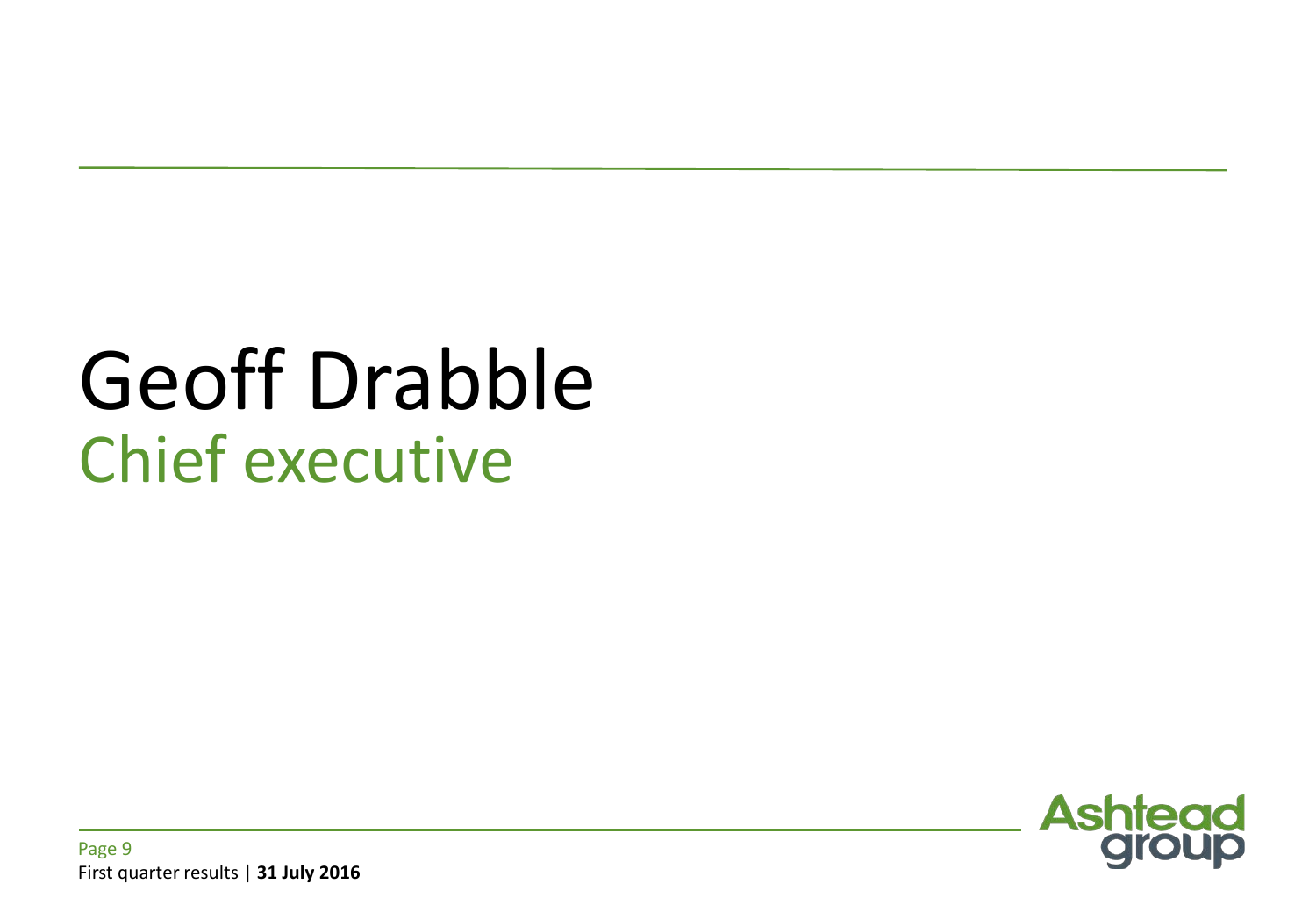#### Sunbelt – US revenue drivers

| <b>General Tool</b> | Specialty*                   | Total                    |
|---------------------|------------------------------|--------------------------|
| 80%                 | 20%                          | 100%                     |
| $+17%$              | $+3%$                        | $+14%$                   |
| $+18%$              | $\qquad \qquad \blacksquare$ | $+16%$                   |
| $-1%$               | $+3%$                        | $-1%$                    |
| $-1%$               | $+3%$                        | $\overline{\phantom{a}}$ |
|                     |                              |                          |

 *Presented on a billing day basis*

 *Excludes Canada*

*\* Including Oil & Gas*

#### Specialty revenue growth excluding Oil & Gas +11%

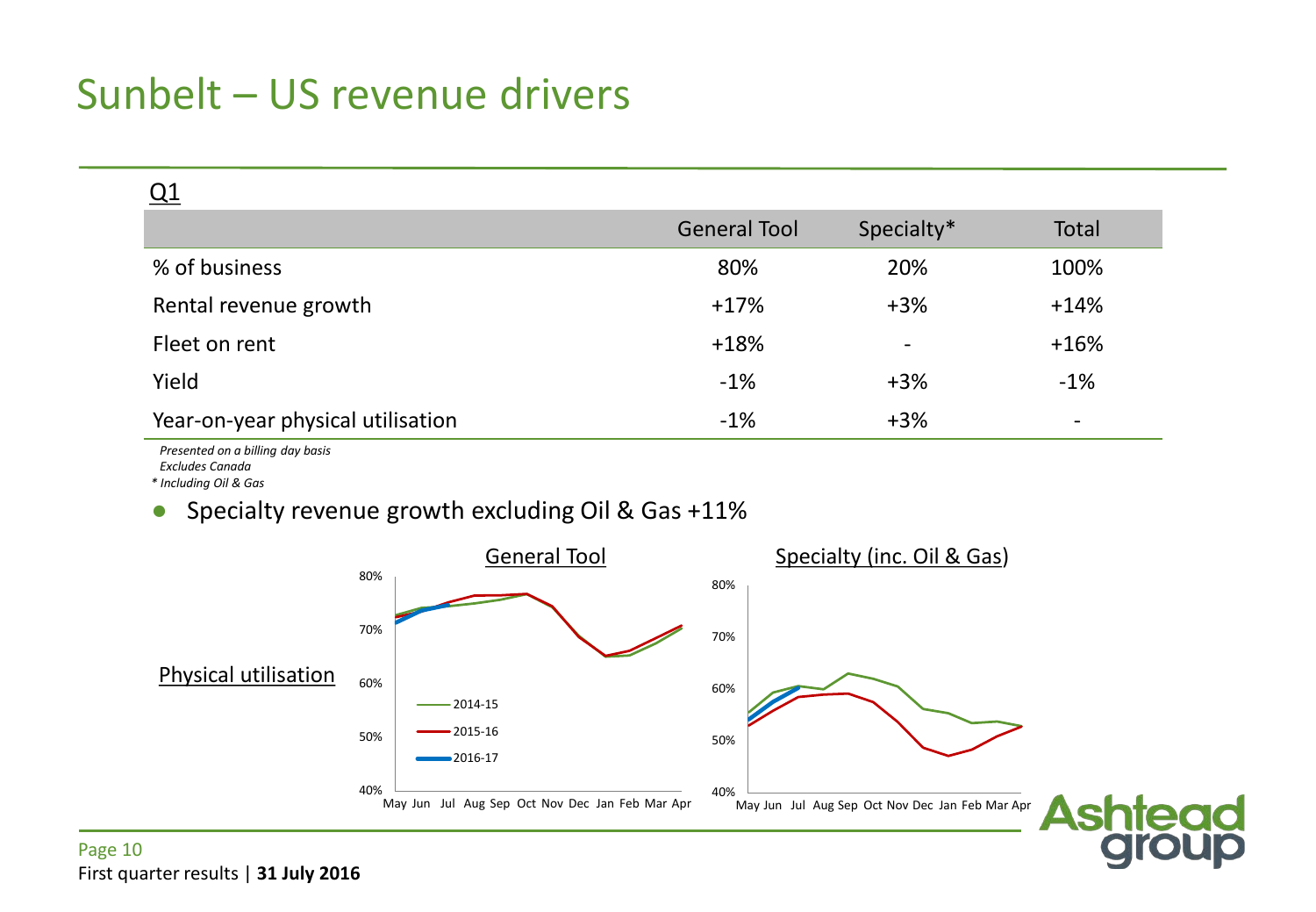#### Strong margin progression

| <u>Q1</u>                        |              |              |            |           |        |
|----------------------------------|--------------|--------------|------------|-----------|--------|
|                                  | Same-stores* | Greenfields* | Bolt-ons*  | Oil & Gas | Total  |
| Proportion of revenue            | 93%          | 4%           | 2%         | 1%        | 100%   |
| Fleet on rent - % change         | $+11%$       | +706%        | $+12,281%$ | $-33%$    | $+16%$ |
| Net yield                        | $-1%$        | $+9%$        | $-69%$     | $-20%$    | $-1%$  |
| Physical utilisation -<br>actual | 73%          | 65%          | 67%        | 64%       | 72%    |
| Dollar utilisation - LTM         | 56%          | 41%          | 65%        | 45%       | 55%    |
| Drop through                     | 71%          | 58%          | 56%        | 40%       | 67%    |

 *Presented on a billing day basis*

 *Excludes Canada*

*\* Excluding Oil & Gas*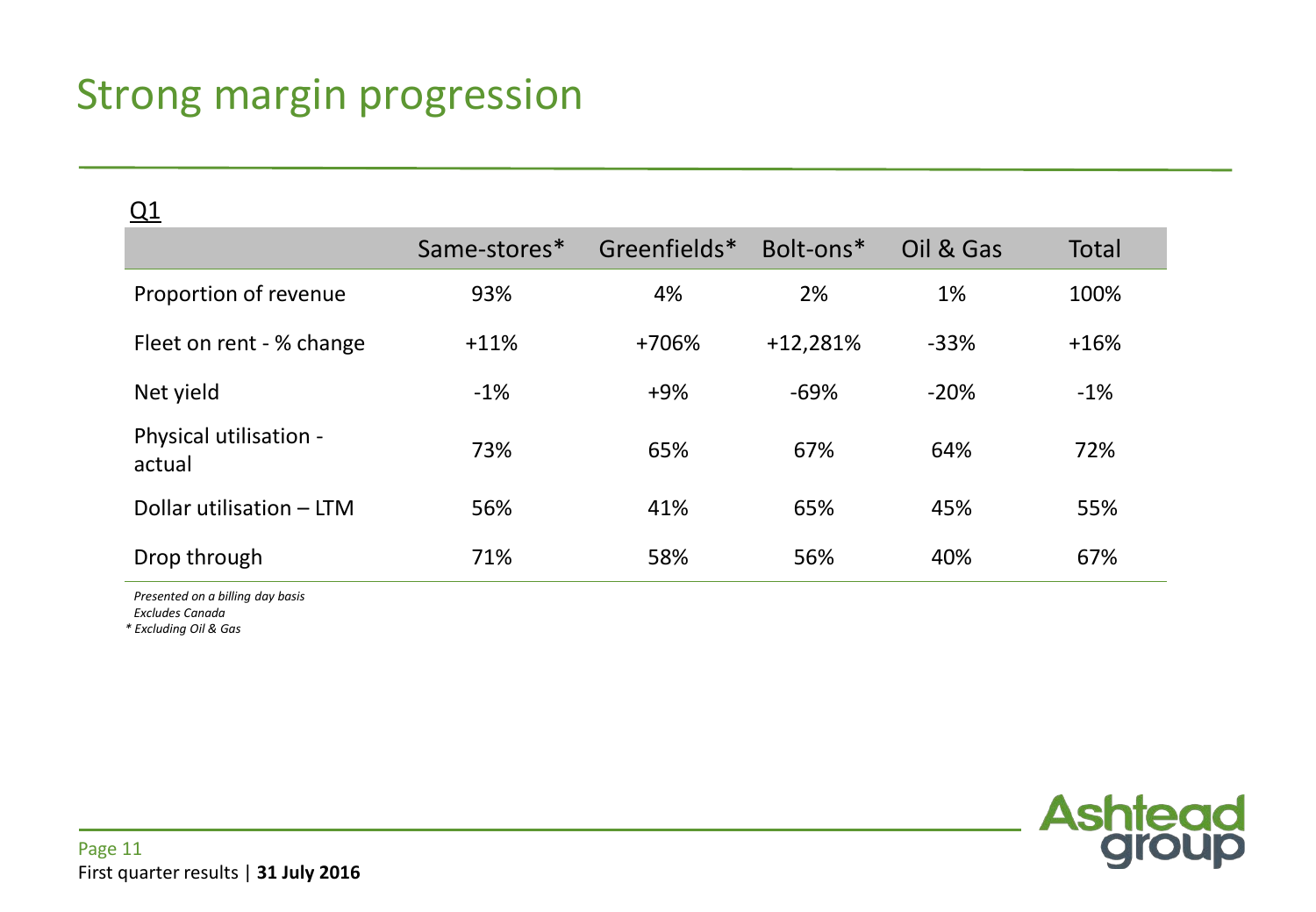#### Sunbelt capital expenditure

Q1 growth capex towards upper end of expectations – will review full year in December

| (5m)                    | 2015/16 | 2016/17   |
|-------------------------|---------|-----------|
| Q1                      |         |           |
| Rental fleet $-$ growth | 222     | 292       |
| - replacement           | 187     | 47        |
| Non-rental fleet        | 34      | 29        |
|                         | 443     | 368       |
| <b>Full year</b>        |         |           |
| Rental fleet $-$ growth | 871     | 600-900   |
| - replacement           | 572     | 175-250   |
| Non-rental fleet        | 133     | 100       |
|                         | 1,576   | 875-1,250 |

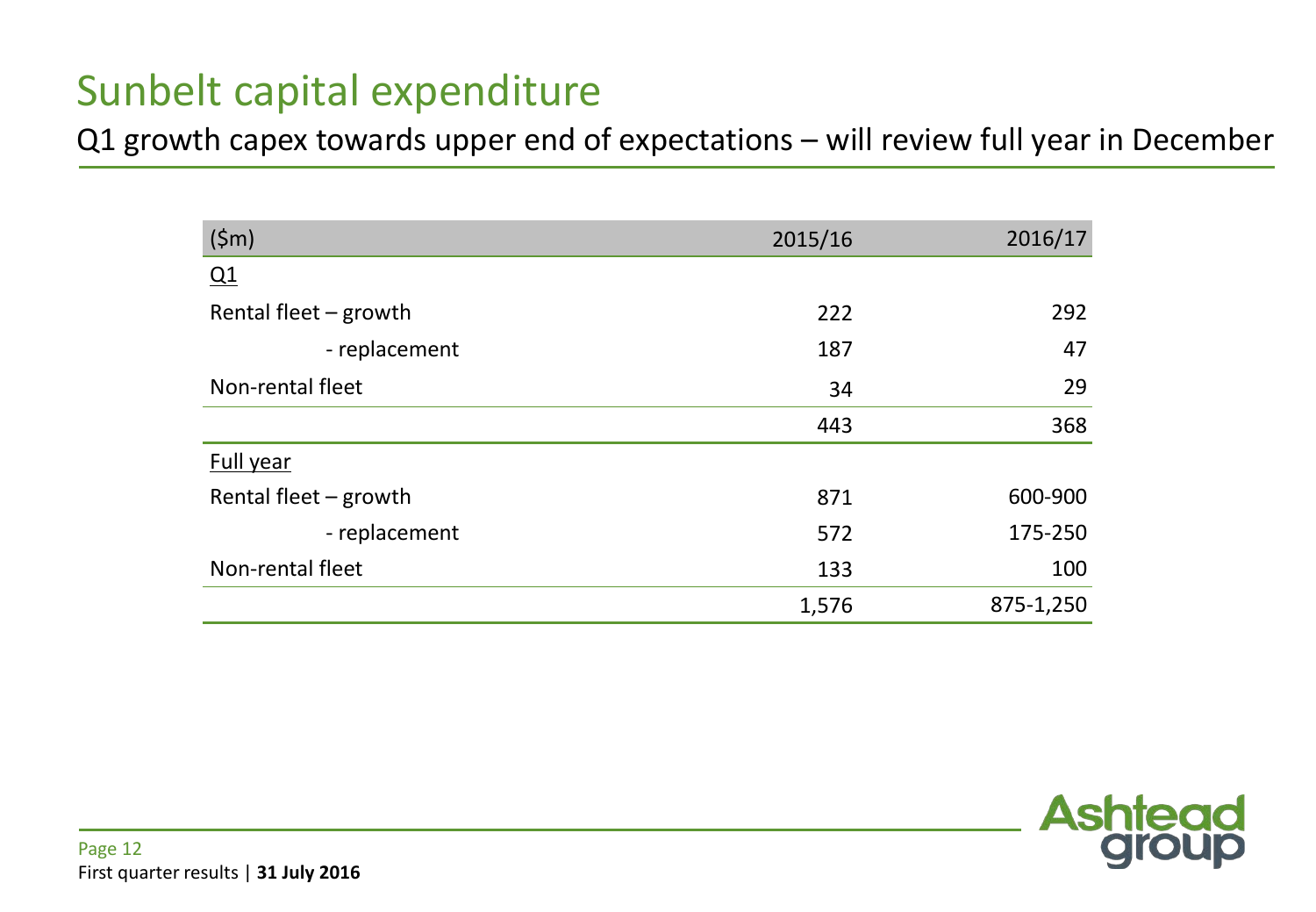#### Good progress on new store openings

|                     | 2015/16 |                |                |                |       | 2016/17 |
|---------------------|---------|----------------|----------------|----------------|-------|---------|
|                     | Q1      | Q <sub>2</sub> | Q <sub>3</sub> | Q <sub>4</sub> | Total | Q1      |
| <b>General Tool</b> | 11      | 12             | 11             | 6              | 40    | 11      |
| Specialty           | 9       | 11             | 6              | $\overline{2}$ | 28    | 13      |
|                     | 20      | 23             | 17             | 8              | 68    | 24      |
|                     |         |                |                |                |       |         |
| Greenfields         | 19      | 19             | 13             | 7              | 58    | 13      |
| Bolt-ons            | 1       | 4              | $\overline{4}$ | $\mathbf 1$    | 10    | 11      |
|                     | 20      | 23             | 17             | 8              | 68    | 24      |

- Full-year target remains circa 60
- Detailed plan to get to circa 900 by 2021 to be discussed at our October capital markets event

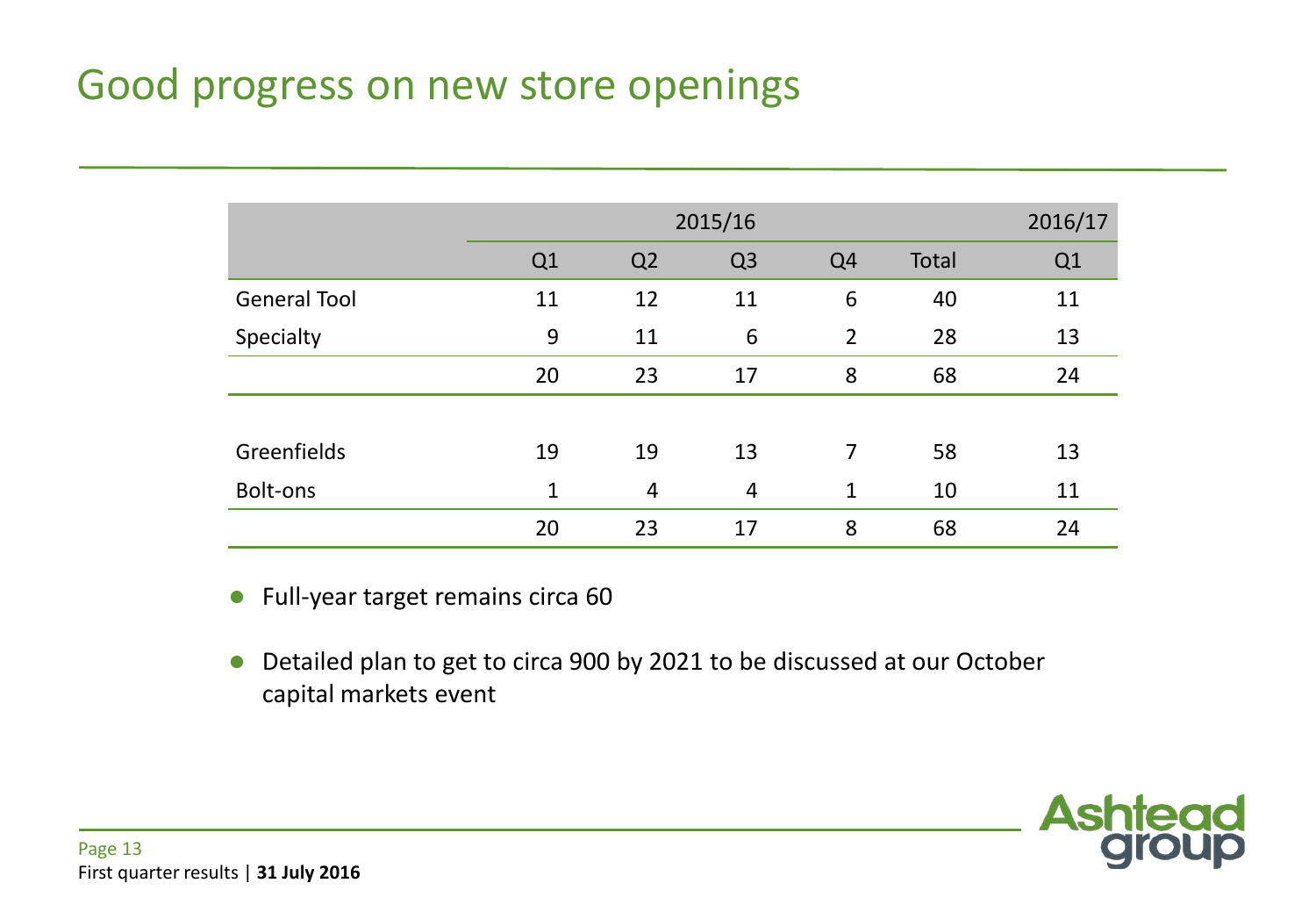#### A-Plant revenue drivers

#### Growth continues backed by fleet investment



First quarter results | **31 July 2016**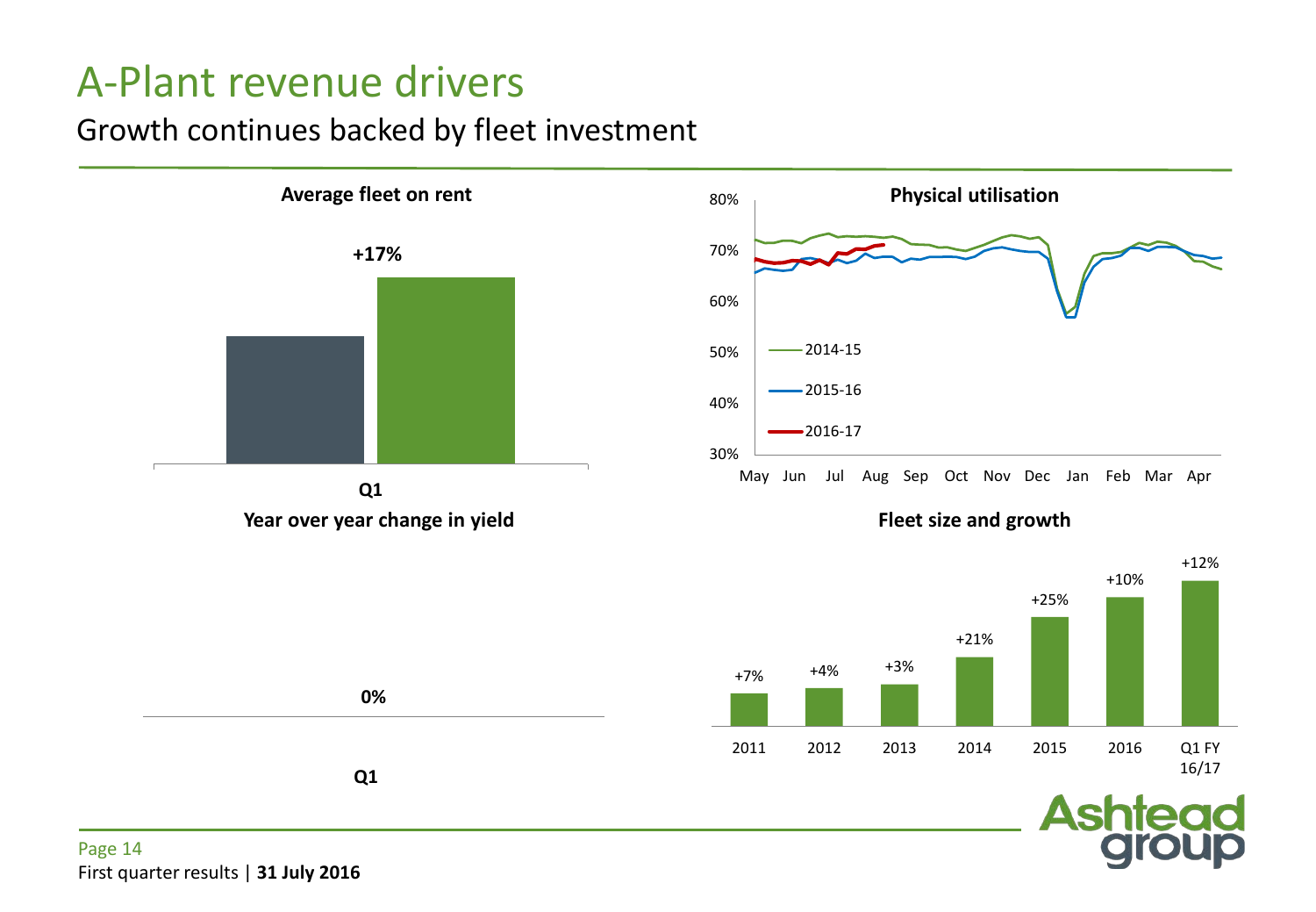#### A-Plant continues to gain market share profitably



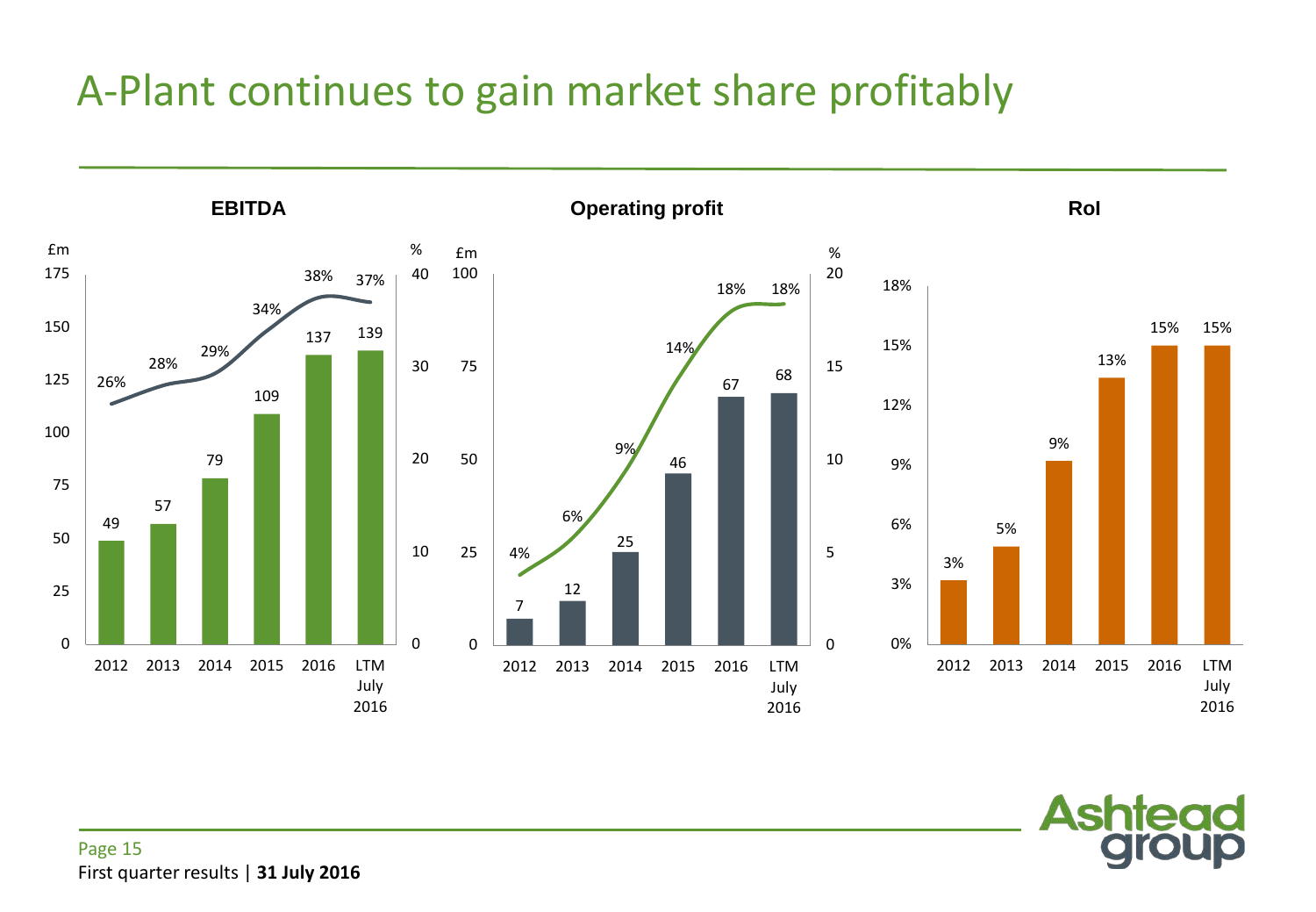

- Strong growth with ongoing structural opportunity and good end markets
- Further margin improvements as we improve technology, leverage our scale and maturing stores
- Good progress on new store openings 24 added in the quarter and on track to add 60 in the year as we target circa 900 stores by 2021
- We continue to grow responsibly, generating strong returns and maintaining leverage in the range of 1.5 to 2.0 times net debt to EBITDA
- Both divisions are performing well, our end markets are strong and with the benefit of weaker sterling, we expect full year results to be ahead of our expectations and the Board continues to look forward to the medium term with confidence

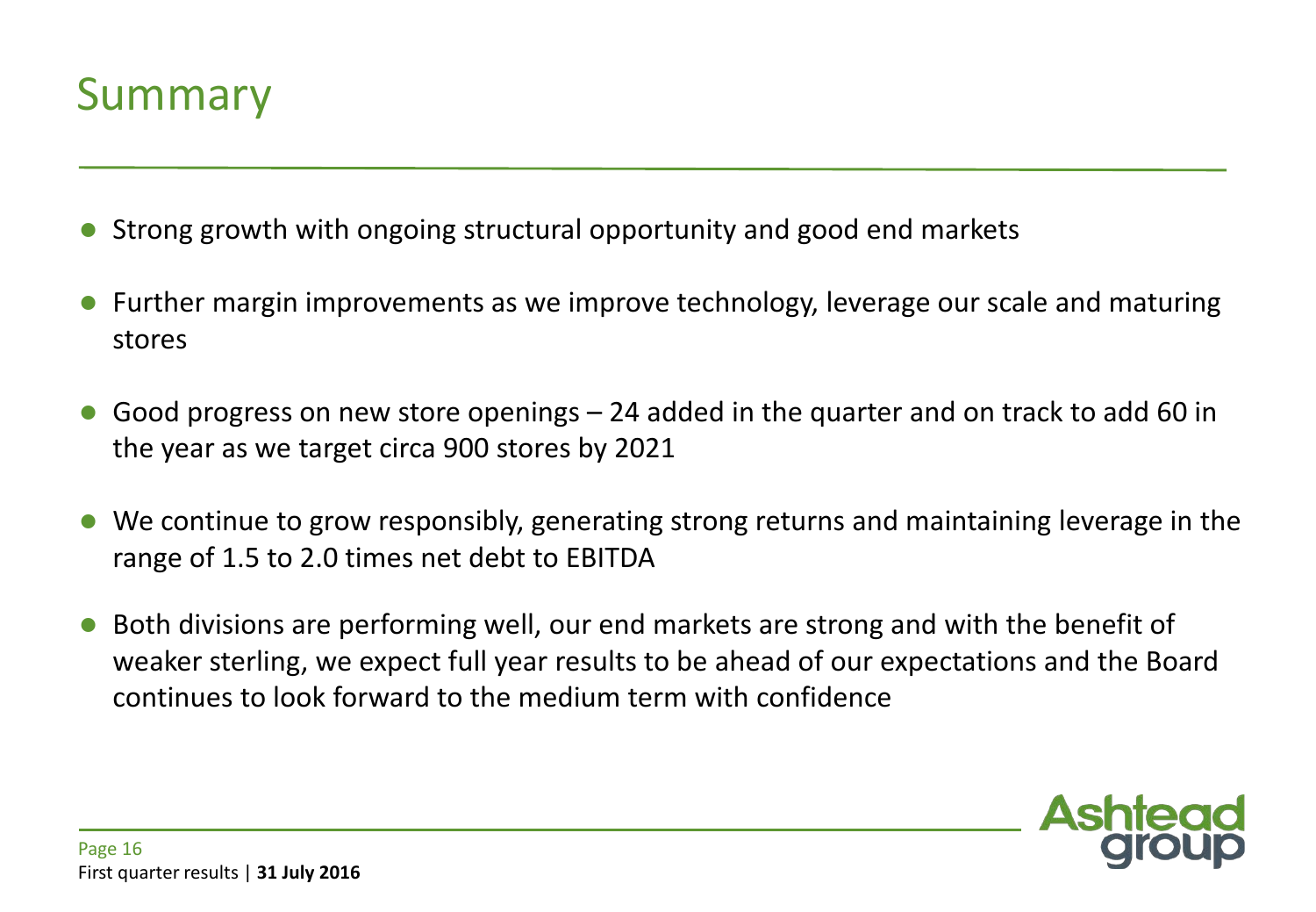# Appendices

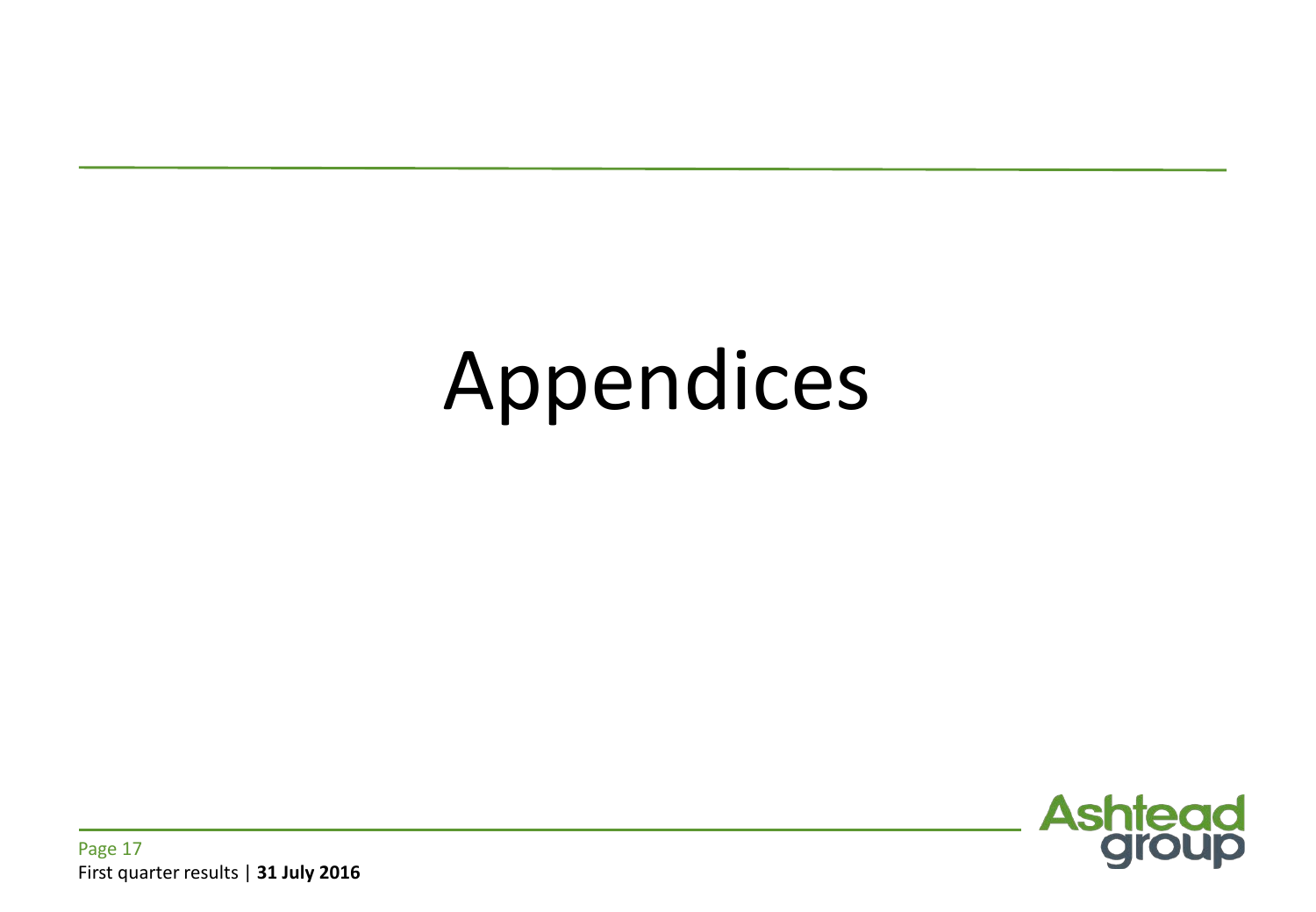#### Divisional performance – Q1

|                                    |                | Revenue        |                     |      | <b>EBITDA</b> |            |      | Profit |            |  |
|------------------------------------|----------------|----------------|---------------------|------|---------------|------------|------|--------|------------|--|
|                                    | 2016           | 2015           | Change <sup>1</sup> | 2016 | 2015          | Change $1$ | 2016 | 2015   | Change $1$ |  |
| Sunbelt (\$m)                      | 853            | 821            | 4%                  | 429  | 390           | 10%        | 269  | 258    | 4%         |  |
| Sunbelt (£m)                       | 611            | 529            | 16%                 | 307  | 252           | 22%        | 192  | 166    | 16%        |  |
| A-Plant                            | 96             | 90             | 7%                  | 36   | 34            | 6%         | 18   | 17     | 3%         |  |
| Group central costs                | $\blacksquare$ | $\blacksquare$ |                     | (3)  | (3)           | 12%        | (3)  | (3)    | 13%        |  |
|                                    | 707            | 619            | 14%                 | 340  | 283           | 20%        | 207  | 180    | 15%        |  |
| Net financing costs                |                |                |                     |      |               |            | (23) | (19)   | 18%        |  |
| Profit before amortisation and tax |                |                |                     |      |               |            | 184  | 161    | 14%        |  |
| Amortisation                       |                |                |                     |      |               |            | (6)  | (6)    | 7%         |  |
| Profit before taxation             |                |                |                     |      |               |            | 178  | 155    | 15%        |  |
| Taxation                           |                |                |                     |      |               |            | (61) | (53)   | 13%        |  |
| Profit after taxation              |                |                |                     |      |               |            | 117  | 102    | 15%        |  |
| <b>Margins</b>                     |                |                |                     |      |               |            |      |        |            |  |
| - Sunbelt                          |                |                |                     | 50%  | 48%           |            | 32%  | 31%    |            |  |
| - A-Plant                          |                |                |                     | 38%  | 38%           |            | 18%  | 19%    |            |  |
| - Group                            |                |                |                     | 48%  | 46%           |            | 29%  | 29%    |            |  |

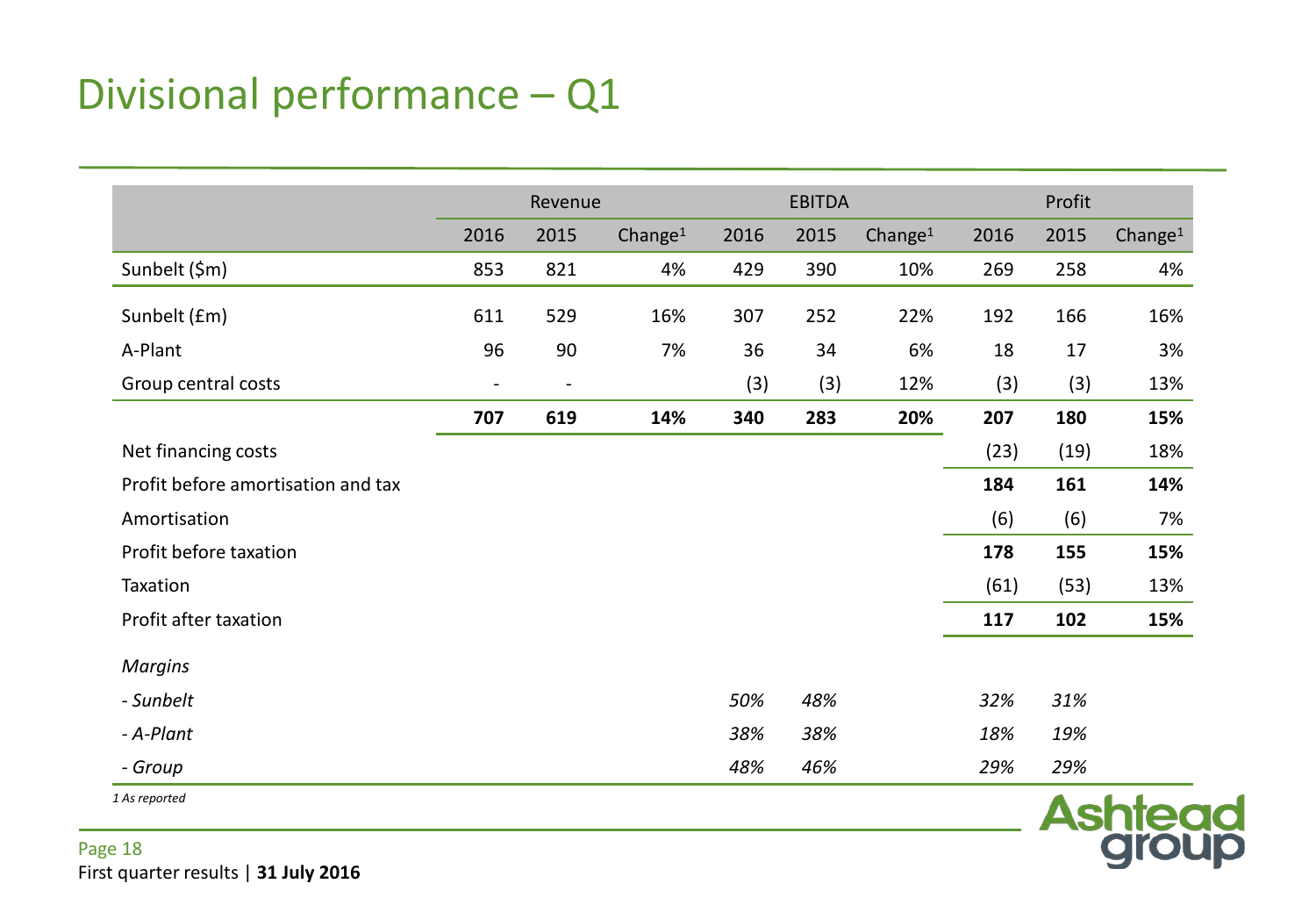#### Divisional performance – LTM

|                                    | Revenue |                |                     |       | <b>EBITDA</b> |                     |       | Profit |                     |  |
|------------------------------------|---------|----------------|---------------------|-------|---------------|---------------------|-------|--------|---------------------|--|
|                                    | 2016    | 2015           | Change <sup>1</sup> | 2016  | 2015          | Change <sup>1</sup> | 2016  | 2015   | Change <sup>1</sup> |  |
| Sunbelt (\$m)                      | 3,309   | 2,925          | 13%                 | 1,622 | 1,373         | 18%                 | 1,024 | 884    | 16%                 |  |
| Sunbelt (£m)                       | 2,263   | 1,868          | 21%                 | 1,110 | 877           | 27%                 | 701   | 565    | 24%                 |  |
| A-Plant                            | 371     | 332            | 12%                 | 139   | 115           | 21%                 | 68    | 50     | 36%                 |  |
| Group central costs                |         | $\blacksquare$ |                     | (14)  | (11)          | 25%                 | (14)  | (11)   | 25%                 |  |
|                                    | 2,634   | 2,200          | 20%                 | 1,235 | 981           | 26%                 | 755   | 604    | 25%                 |  |
| Net financing costs                |         |                |                     |       |               |                     | (87)  | (74)   | 17%                 |  |
| Profit before amortisation and tax |         |                |                     |       |               |                     | 668   | 530    | 26%                 |  |
| Exceptional costs and amortisation |         |                |                     |       |               |                     | (29)  | (18)   | 58%                 |  |
| Profit before taxation             |         |                |                     |       |               |                     | 639   | 512    | 25%                 |  |
| Taxation                           |         |                |                     |       |               |                     | (216) | (182)  | 19%                 |  |
| Profit after taxation              |         |                |                     |       |               |                     | 423   | 330    | 28%                 |  |
| <b>Margins</b>                     |         |                |                     |       |               |                     |       |        |                     |  |
| - Sunbelt                          |         |                |                     | 49%   | 47%           |                     | 31%   | 30%    |                     |  |
| - A-Plant                          |         |                |                     | 37%   | 35%           |                     | 18%   | 15%    |                     |  |
| - Group                            |         |                |                     | 47%   | 45%           |                     | 29%   | 27%    |                     |  |

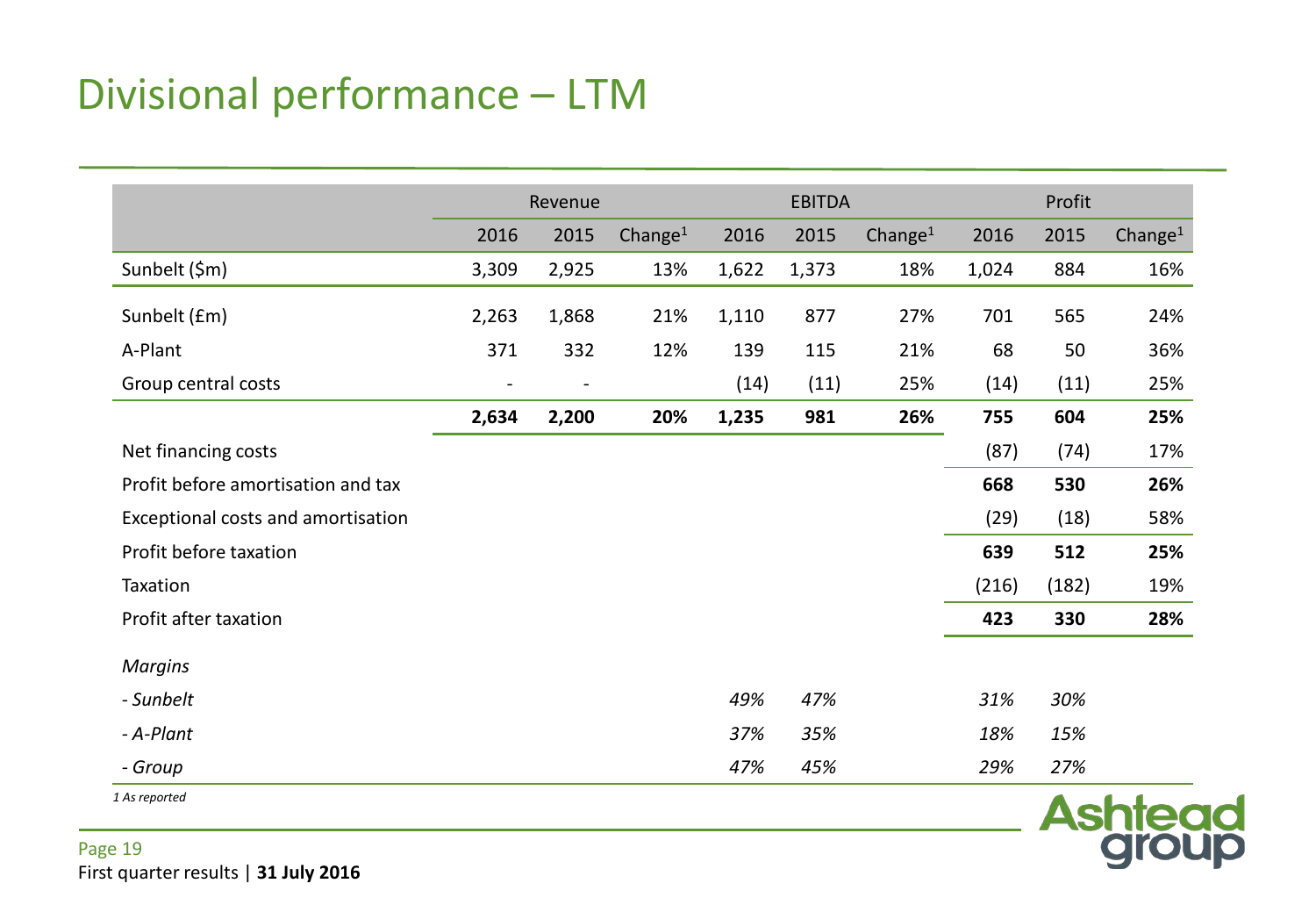## Cash flow funds organic fleet growth

|                                                                      | <b>LTM</b> |       |       |       |       |       |                          |      |        |       |       |       |              |                |
|----------------------------------------------------------------------|------------|-------|-------|-------|-------|-------|--------------------------|------|--------|-------|-------|-------|--------------|----------------|
| (fm)                                                                 | July 16    | 2016  | 2015  | 2014  | 2013  | 2012  | 2011                     | 2010 | 2009   | 2008  | 2007  | 2006  | 2005         | 2004           |
| <b>EBITDA before exceptional items</b>                               | 1,235      | 1,178 | 908   | 685   | 519   | 381   | 284                      | 255  | 359    | 380   | 310   | 225   | 170          | 147            |
| <b>EBITDA</b> margin                                                 | 47%        | 46%   | 45%   | 42%   | 38%   | 34%   | 30%                      | 30%  | 33%    | 38%   | 35%   | 35%   | 32%          | 29%            |
| Cash inflow from operations before<br>fleet changes and exceptionals | 1,160      | 1,071 | 841   | 646   | 501   | 365   | 280                      | 266  | 374    | 356   | 319   | 215   | 165          | 140            |
| Cash conversion ratio                                                | 94%        | 91%   | 93%   | 94%   | 97%   | 96%   | 99%                      | 104% | 104%   | 94%   | 97%   | 96%   | 97%          | 95%            |
| Replacement capital expenditure                                      | (572)      | (562) | (349) | (335) | (329) | (272) | (203)                    | (43) | (236)  | (231) | (245) | (167) | (101)        | (83)           |
| Disposal proceeds                                                    | 180        | 180   | 103   | 102   | 96    | 90    | 60                       | 31   | 92     | 93    | 78    | 50    | 36           | 32             |
| Interest and tax                                                     | (84)       | (85)  | (95)  | (56)  | (48)  | (57)  | (71)                     | (54) | (64)   | (83)  | (69)  | (41)  | (31)         | (33)           |
| Cash flow before discretionary items                                 | 684        | 604   | 500   | 357   | 220   | 126   | 66                       | 200  | 166    | 135   | 83    | 57    | 69           | 56             |
| Growth capital expenditure                                           | (661)      | (672) | (588) | (406) | (254) | (135) | $\overline{\phantom{0}}$ |      | $\sim$ | (120) | (63)  | (63)  | (10)         | $\blacksquare$ |
| M&A                                                                  | (134)      | (68)  | (242) | (103) | (34)  | (22)  | (35)                     | (1)  | 89     | (6)   | (327) | (44)  | $\mathbf{1}$ | 15             |
| <b>Exceptional costs</b>                                             | Ξ.         |       |       | (2)   | (16)  | (3)   | (12)                     | (8)  | (9)    | (10)  | (69)  | (20)  | (6)          | (17)           |
| Cash flow available to equity holders                                | (111)      | (136) | (330) | (154) | (84)  | (35)  | 19                       | 191  | 246    | (1)   | (376) | (70)  | 54           | 54             |
| Dividends paid                                                       | (82)       | (82)  | (61)  | (41)  | (20)  | (15)  | (15)                     | (13) | (13)   | (10)  | (7)   | (2)   | $\sim$       |                |
| Share issues/returns                                                 | (35)       | (12)  | (21)  | (23)  | (10)  | (4)   | $\overline{\phantom{a}}$ |      | (16)   | (24)  | 144   | 69    | $\sim$       |                |
|                                                                      | (228)      | (230) | (412) | (218) | (114) | (53)  | 4                        | 178  | 217    | (35)  | (239) | (3)   | 54           | 54             |

● Healthy EBITDA margins ensure significant top line cash generation throughout the cycle

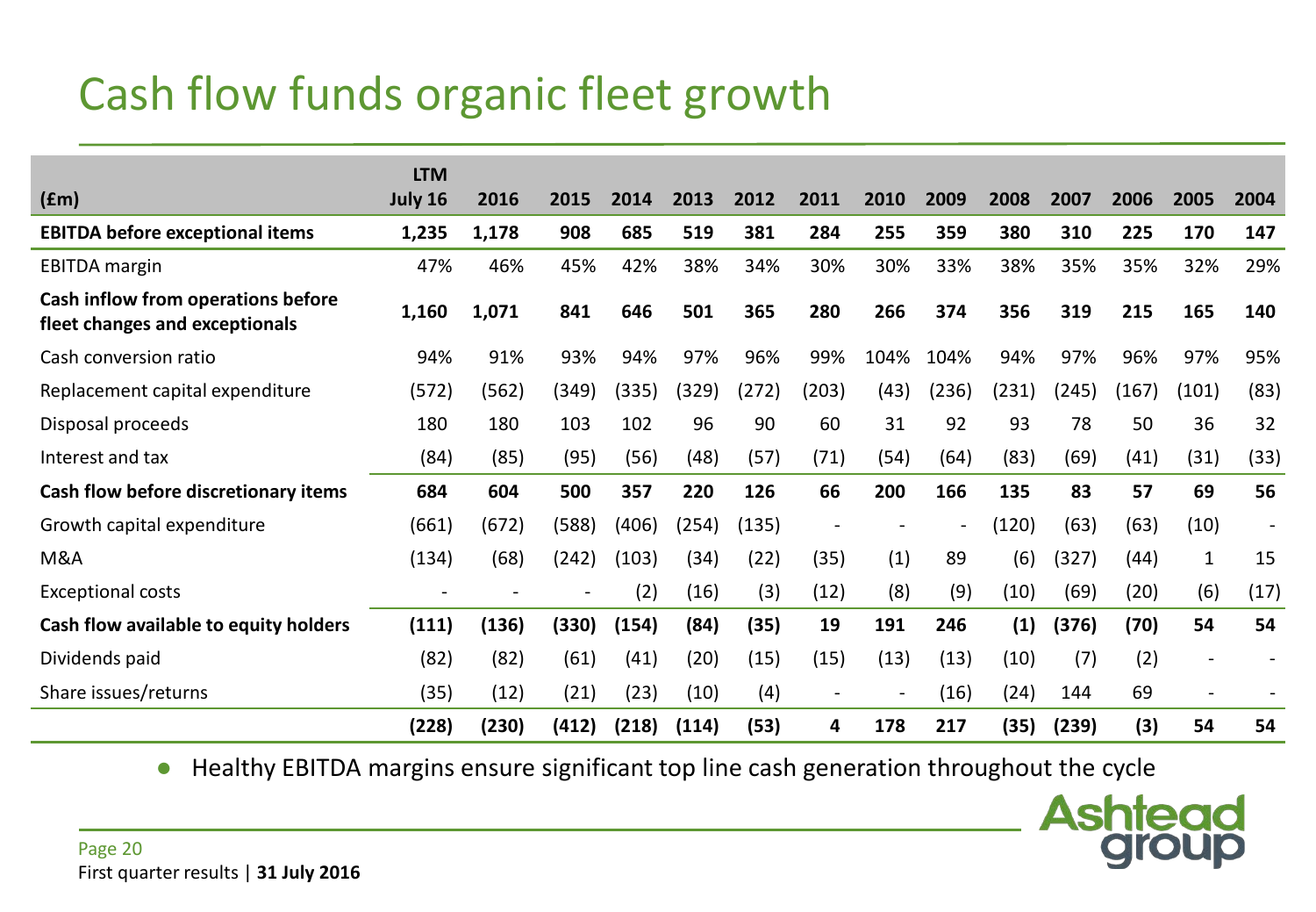#### Capitalising on structural and cyclical factors to drive revenue growth



- Impacted by billing days
- On a like-for-like basis, same-store growth is 10%

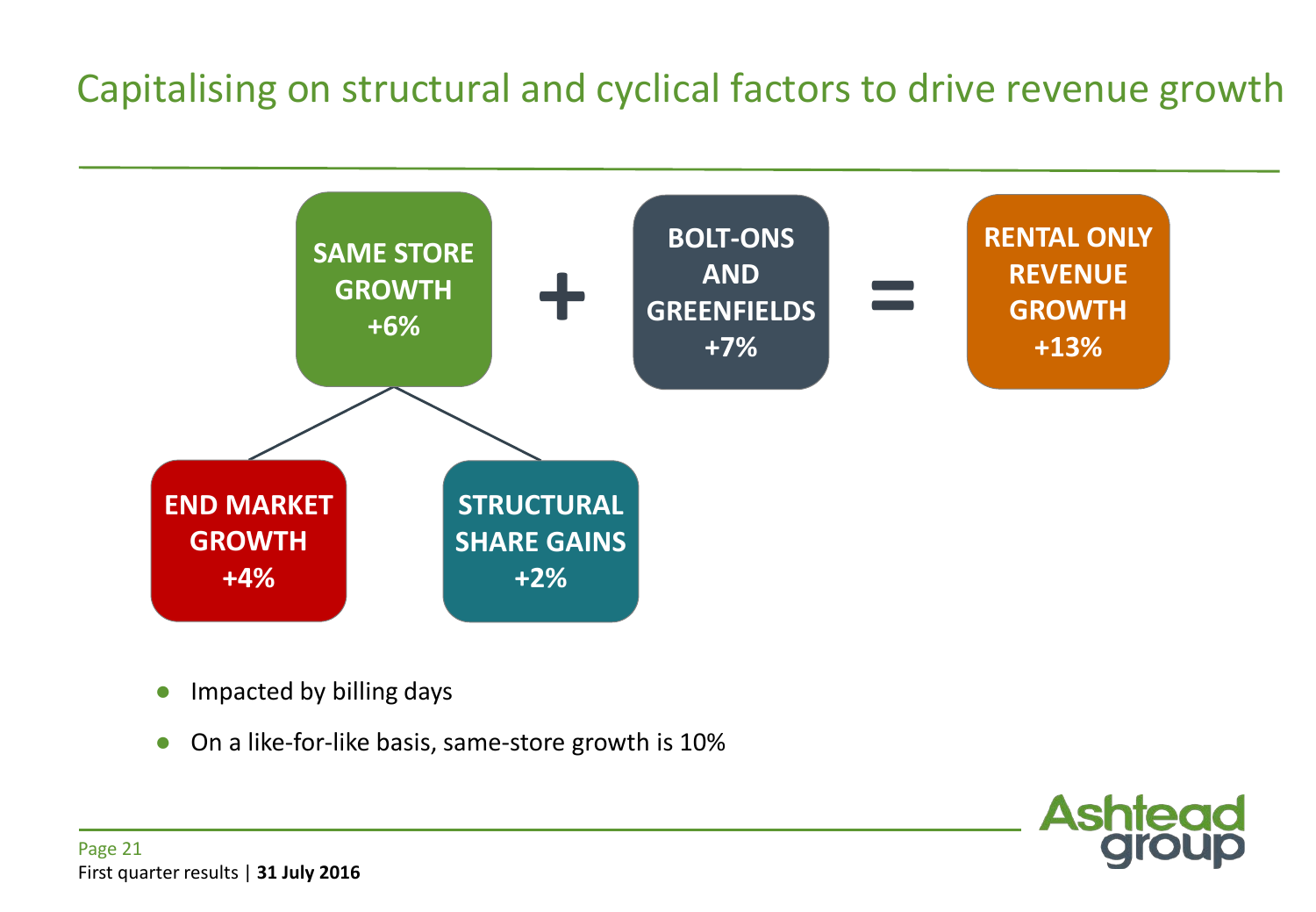#### Sunbelt revenue drivers – rental only

#### Continuation of strong performance



First quarter results | **31 July 2016**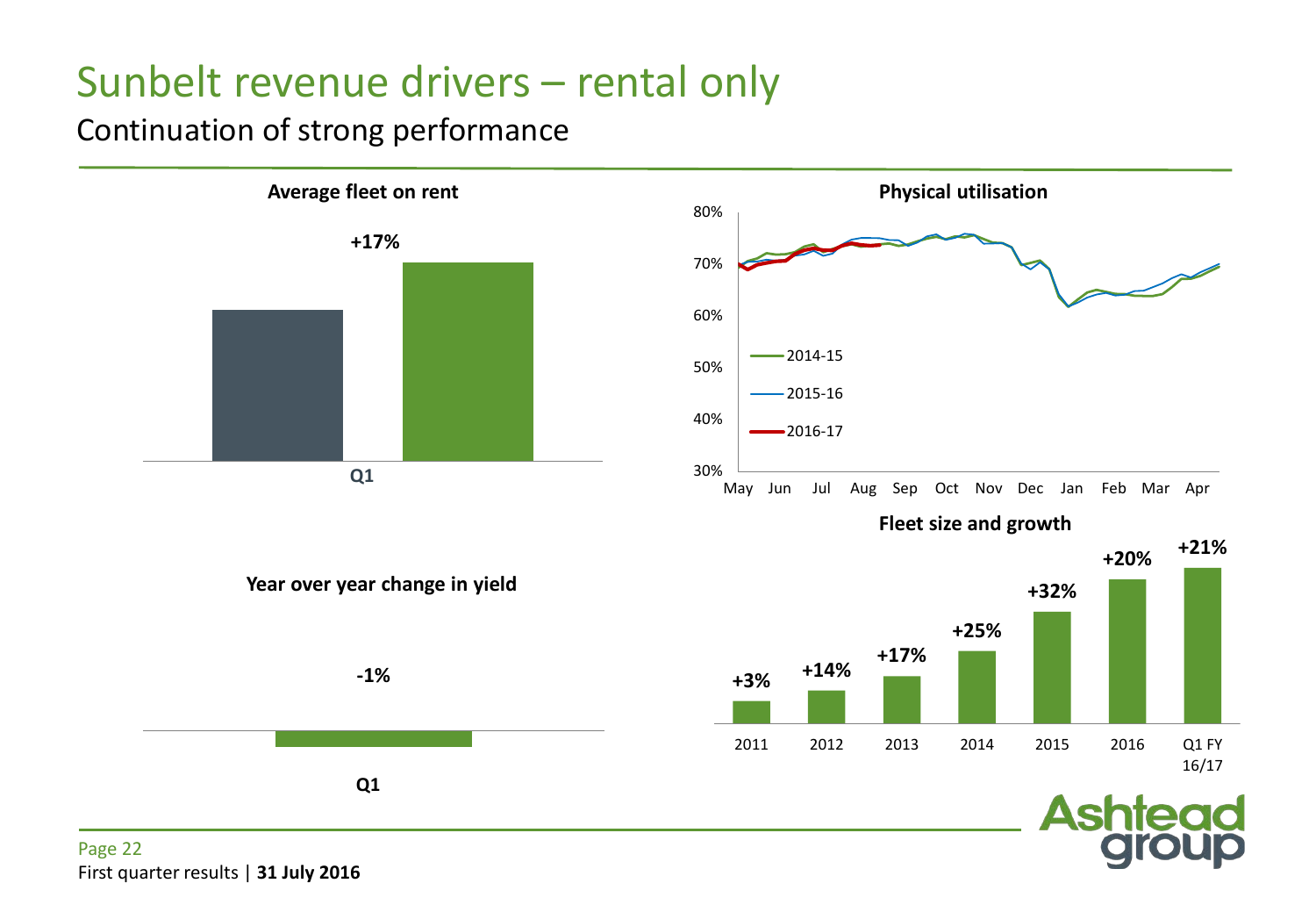#### Sunbelt margins continue to improve

Progression in mature stores continues to drive margins. Further improvements in RoI as fleet profile normalises and newer stores develop



First quarter results | **31 July 2016**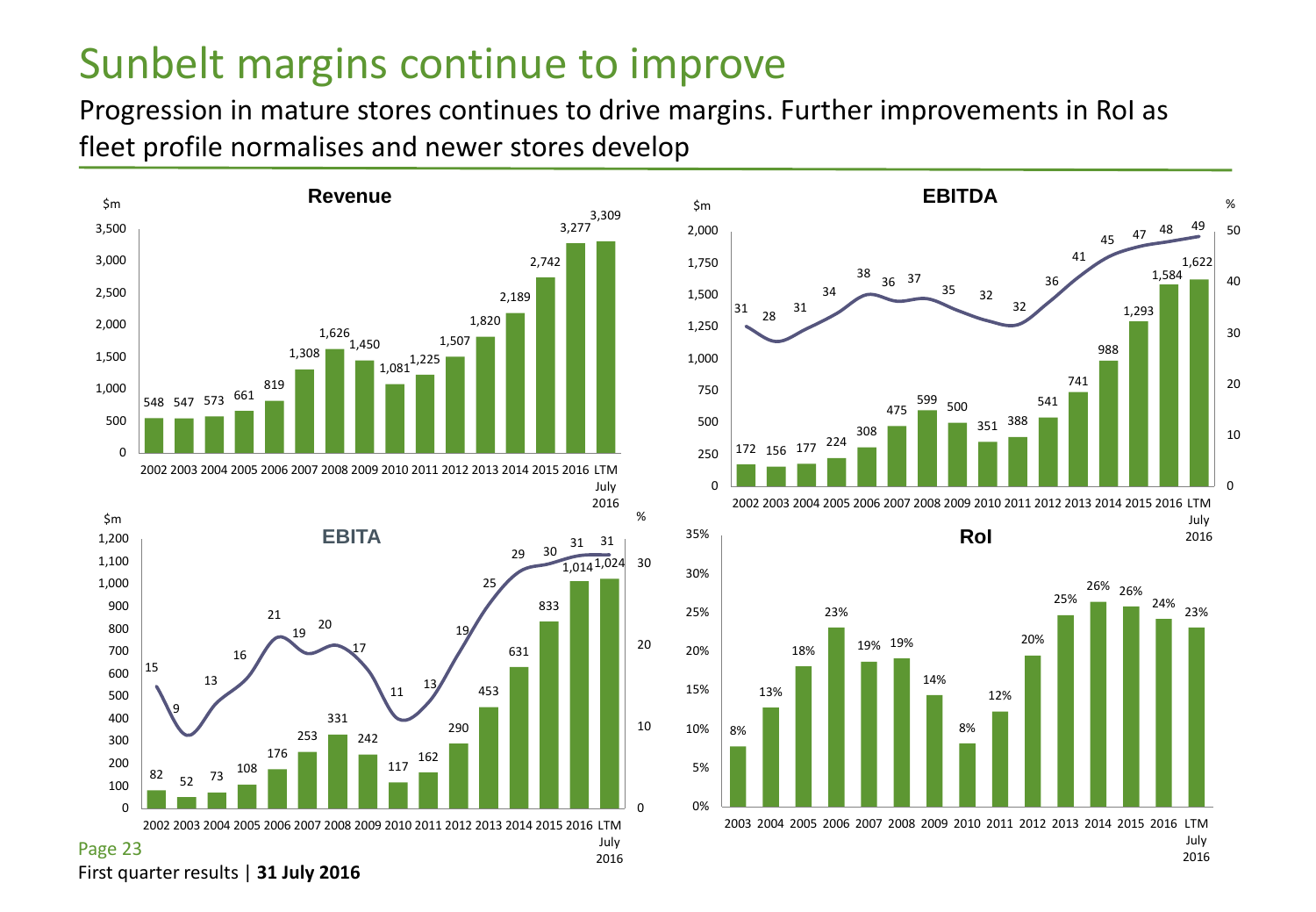#### The US market

#### The majority of our markets are very strong with good long-term prospects

| Rental revenue forecasts                                  | 2016   | 2017   | 2018   |
|-----------------------------------------------------------|--------|--------|--------|
| Industry rental revenue                                   | +5%    | +5%    | +5%    |
| Source: IHS Global Insight (July 2016)                    |        |        |        |
| <b>Total building starts</b><br>(Millions of square feet) | 2016   | 2017   | 2018   |
| <b>Total building</b>                                     | $+11%$ | $+11%$ | $+3\%$ |
| <b>Commercial and Industrial</b>                          | $+5%$  | $+6%$  | $+4%$  |
| Institutional                                             | $+7%$  | $+11%$ | $+13%$ |
| Residential                                               | $+13%$ | $+13%$ | $+1%$  |
| Source: Dodge Data & Analytics (June 2016)                |        |        |        |
| Put in place construction                                 | 2016   | 2017   | 2018   |
| <b>Total construction</b>                                 | $+4%$  | $+6%$  | $+5%$  |
| Source: Maximus Advisors (August 2016)                    |        |        |        |





Source: US Bureau of Statistics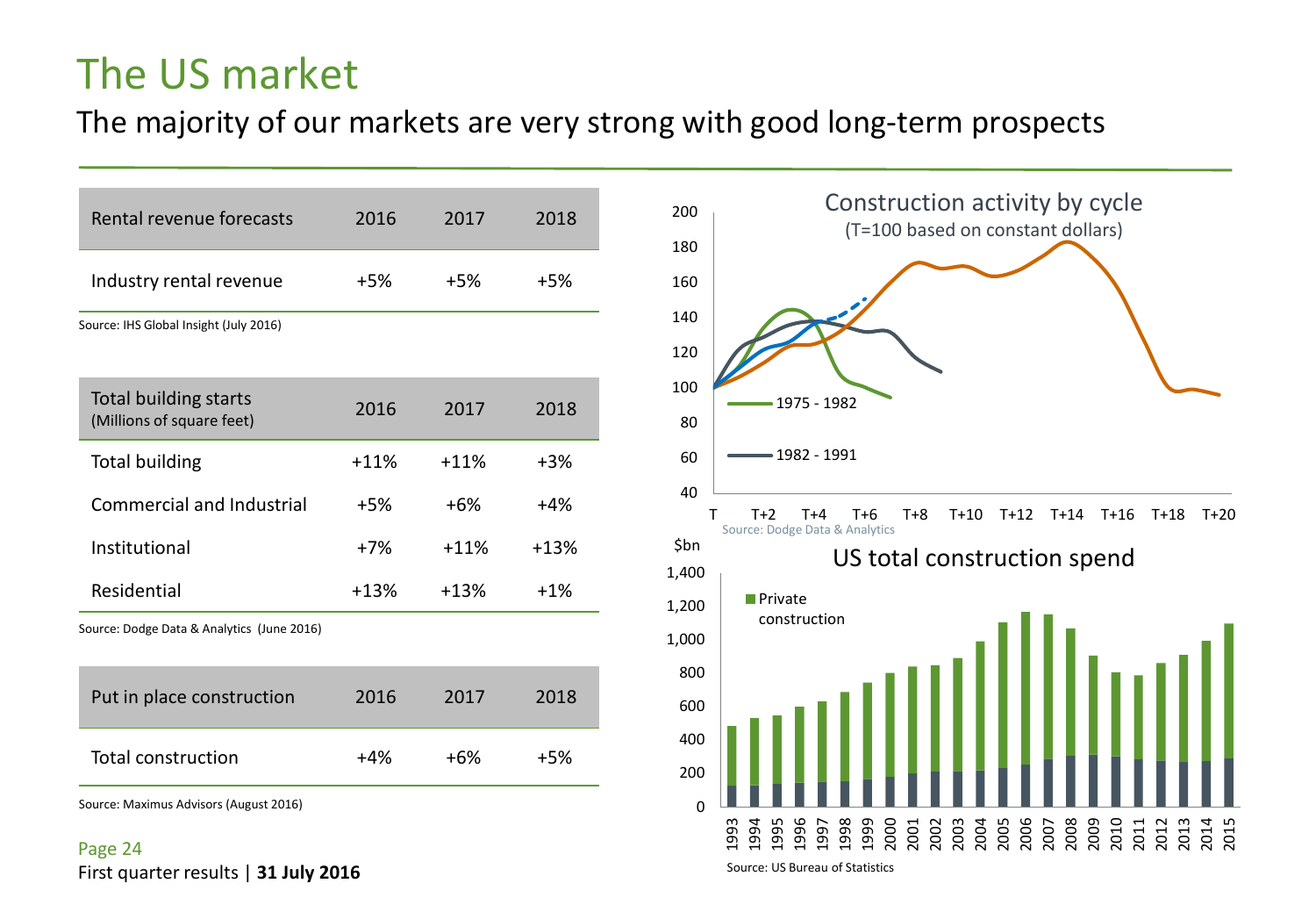### Strong fleet growth planned for the Group in 2016/17

No need to change plans at this stage but restated to  $£1 = $1.32$ 

|                         |               | 2014  | 2015  | 2016  | 2017<br>outlook | Anticipated volume<br>growth $(\%)$ |
|-------------------------|---------------|-------|-------|-------|-----------------|-------------------------------------|
| Sunbelt (\$m)           |               |       |       |       |                 |                                     |
| rental fleet            | - replacement | 308   | 395   | 572   | $175 - 250$     |                                     |
|                         | - growth      | 655   | 873   | 871   | $600 - 900$     | Double digit growth                 |
| non-rental fleet        |               | 119   | 100   | 133   | 100             |                                     |
|                         |               | 1,082 | 1,368 | 1,576 | $875 - 1,250$   |                                     |
| A-Plant (£m)            |               |       |       |       |                 |                                     |
| rental fleet            | - replacement | 49    | 46    | 95    | $40 - 60$       |                                     |
|                         | - growth      | 37    | 108   | 47    | $40 - 60$       | Mid to high single digit growth     |
| non-rental fleet        |               | 13    | 19    | 22    | 20              |                                     |
|                         |               | 99    | 173   | 164   | $100 - 140$     |                                     |
| Group (£m)              |               |       |       |       |                 |                                     |
| Capex outlook * (gross) |               | 741   | 1,063 | 1,240 | 765 - 1,090     |                                     |
| Disposal proceeds       |               | (99)  | (121) | (200) | $(65 - 85)$     |                                     |
| Capex outlook * (net)   |               | 642   | 942   | 1,040 | $700 - 1,005$   |                                     |
| * Outlook at £1:\$1.32  |               |       |       |       |                 | $A - I - I - - -$                   |

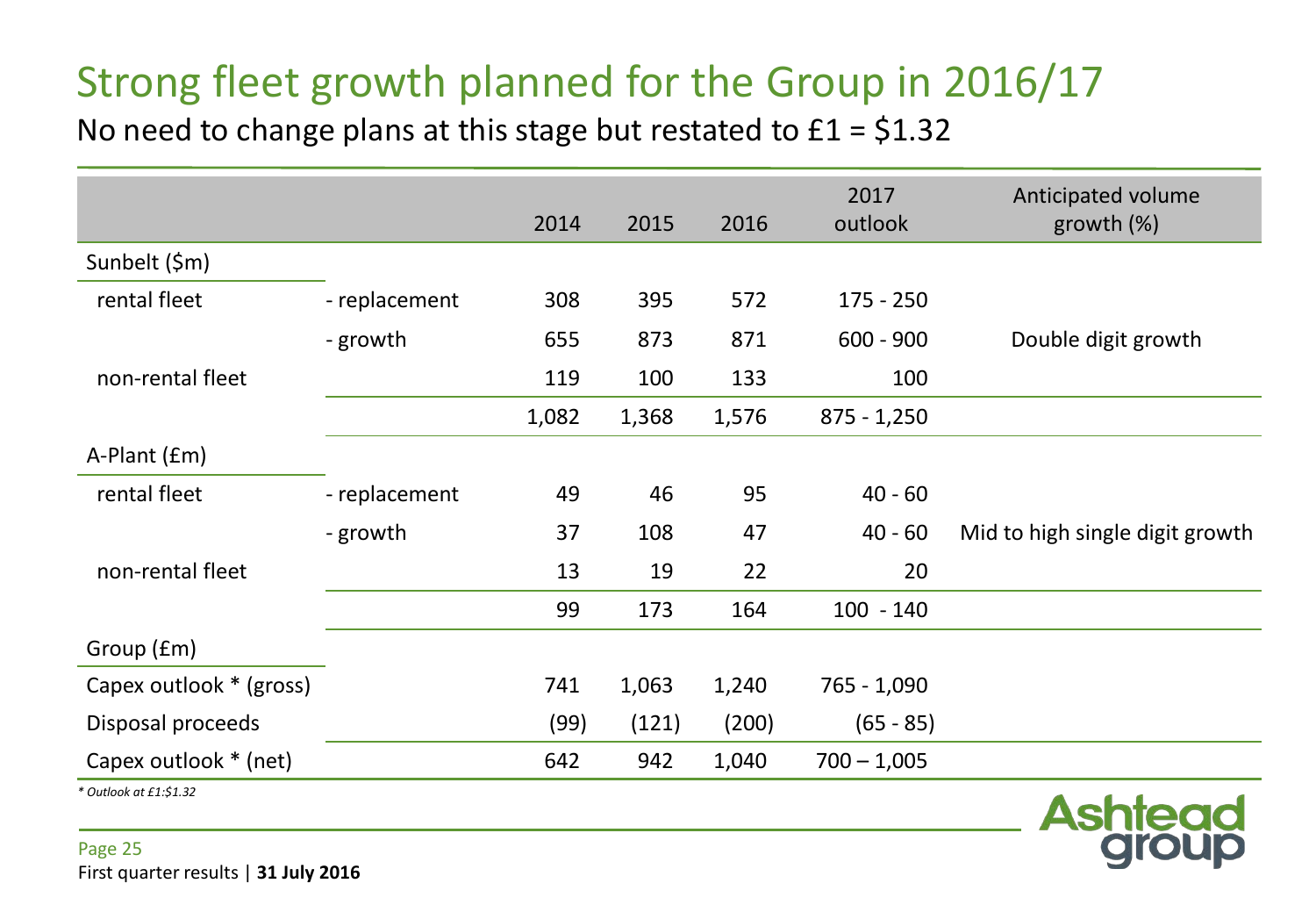#### Robust and flexible debt structure



- Debt facilities committed for average of 5 years
- No amortisation
- No financial monitoring covenants whilst availability exceeds \$260m (July 2016: \$941m)

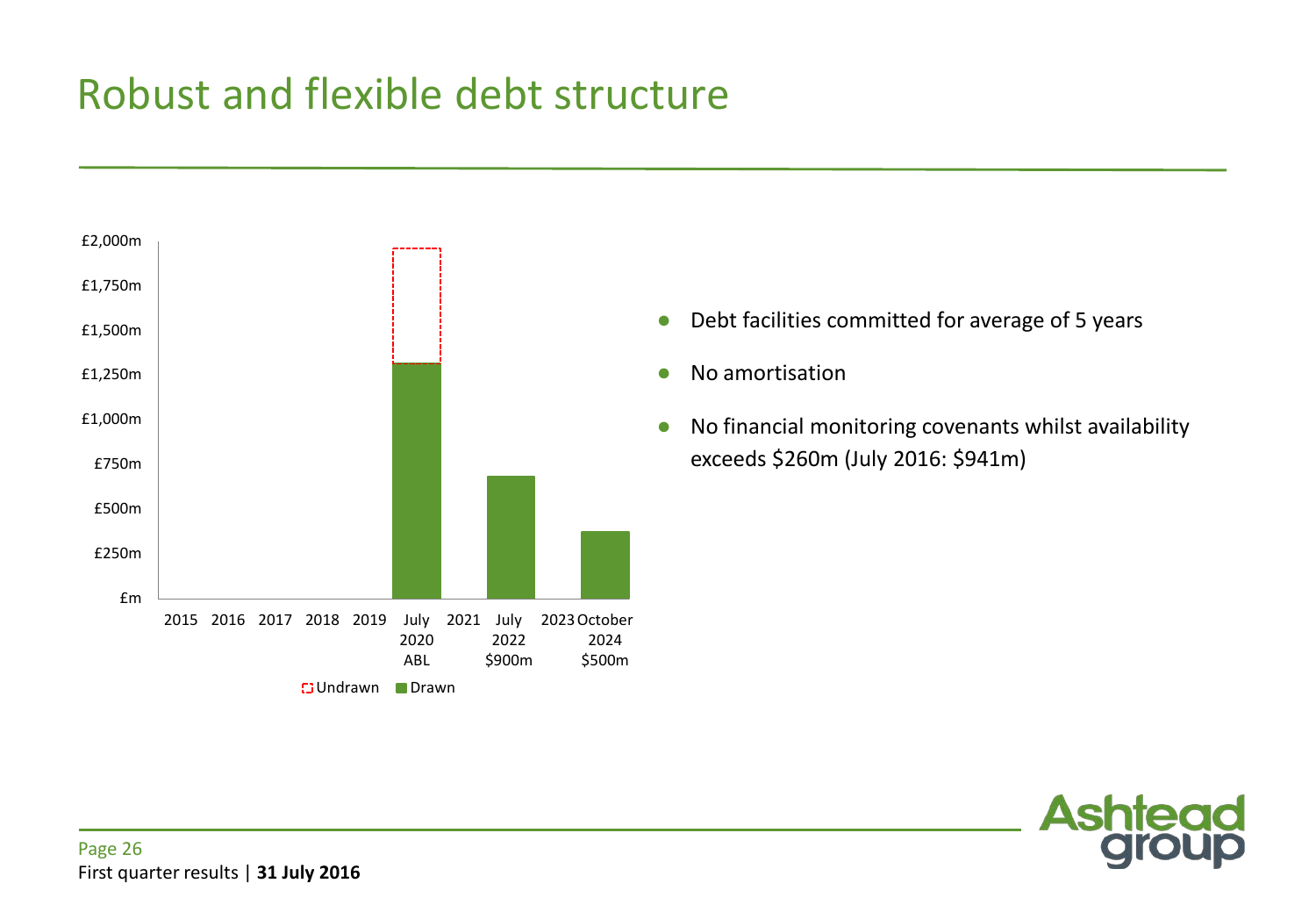## \$941m of availability at 31 July 2016



**Ashtead** 

Borrowing base reflects July 2015 asset values